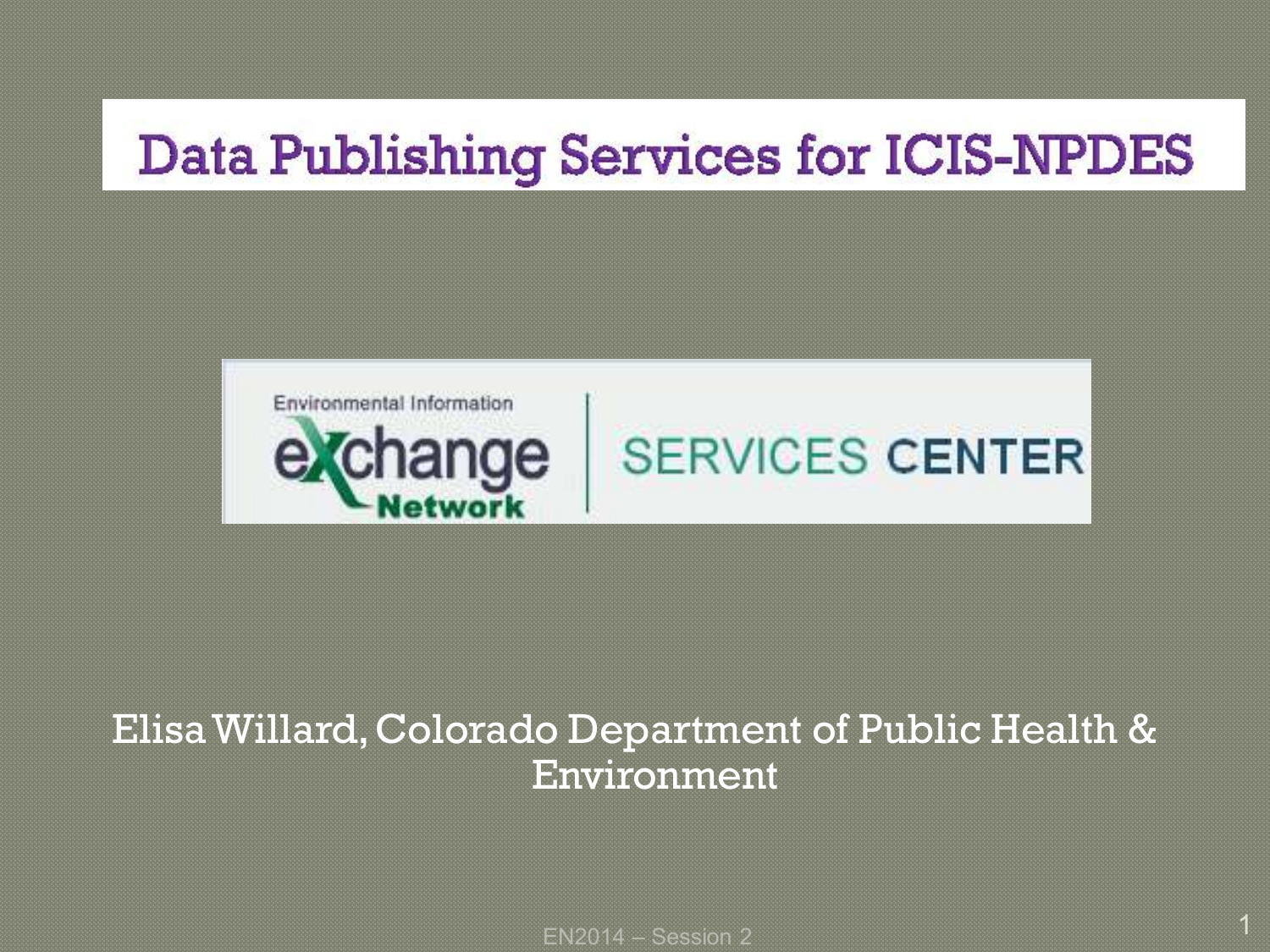### **Presentation Outline**

- **ICIS Data Publishing Overview**
- Data Access IPT
- ICIS Data Publishing Activities
- Exchange Network Data Publishing Tools – Exchange Network Services Center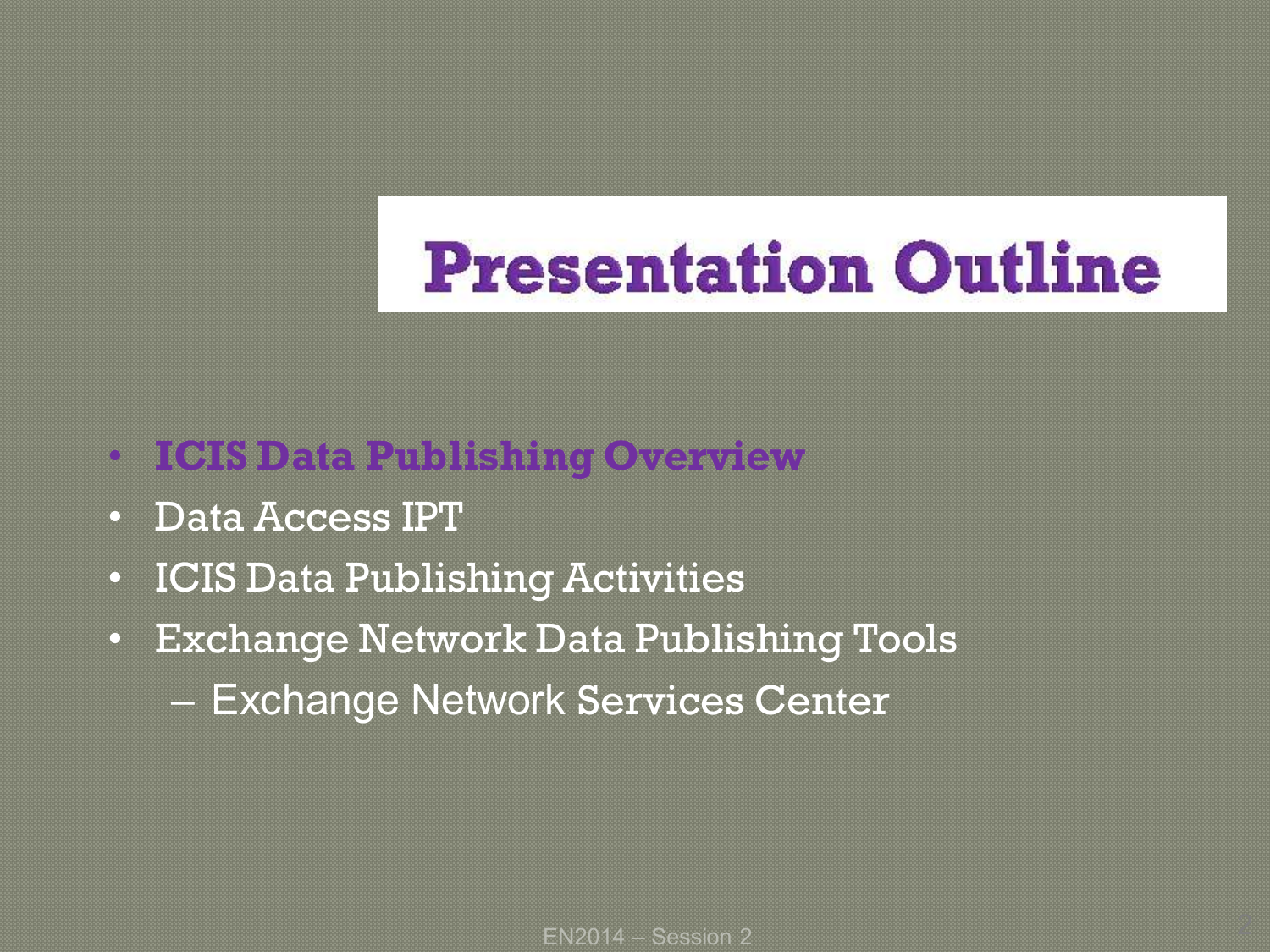### **ICIS Data Publishing Overview**

- Arose from need for publishing all data fields in ICIS
- Any node can request and receive ICIS data in XML format
- Uses Query web services developed by CDX for Node 2.0
- XML Schema development includes creation of basic NPDES shared schema components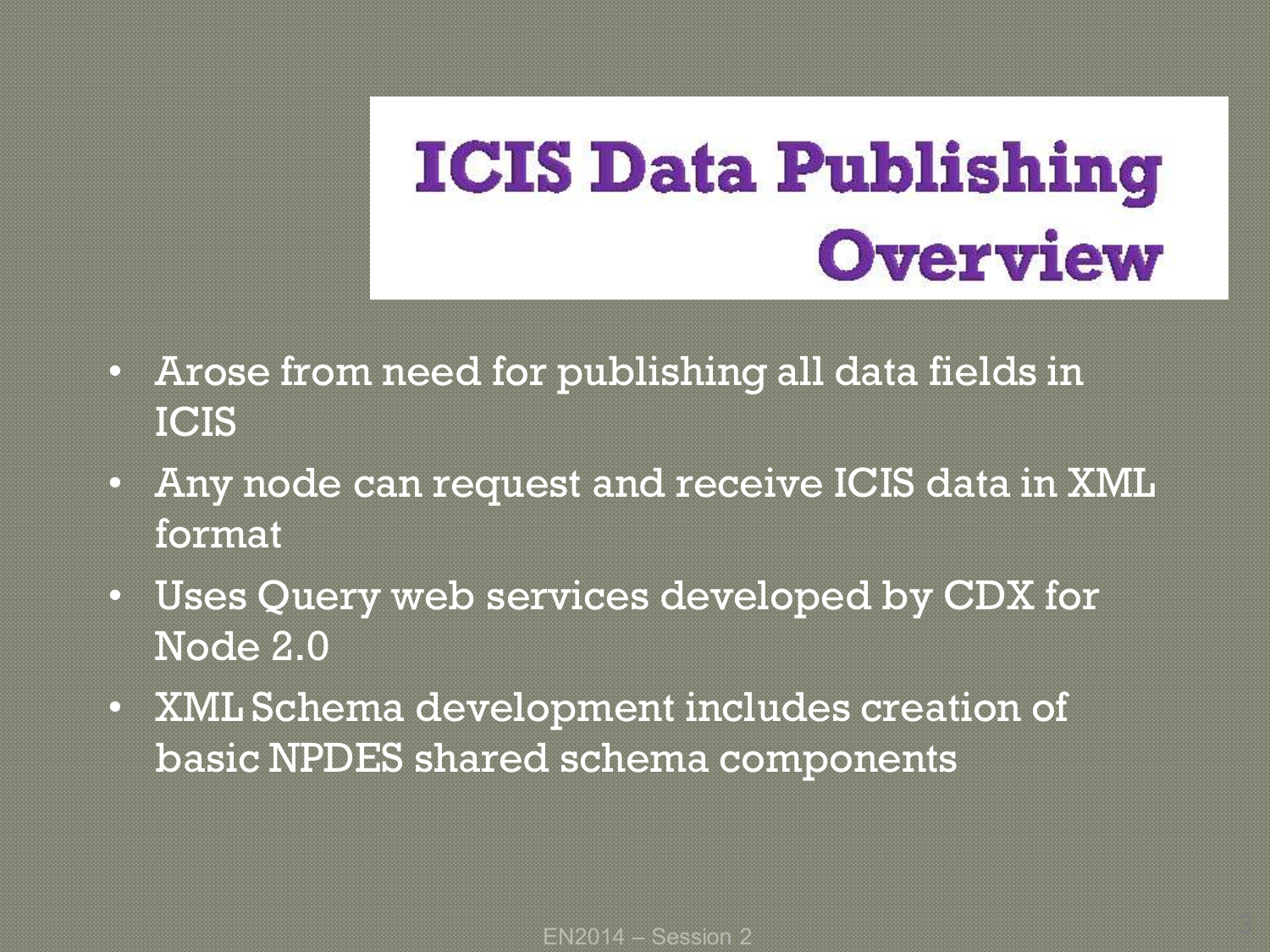### **ICIS Data Publishing Overview**

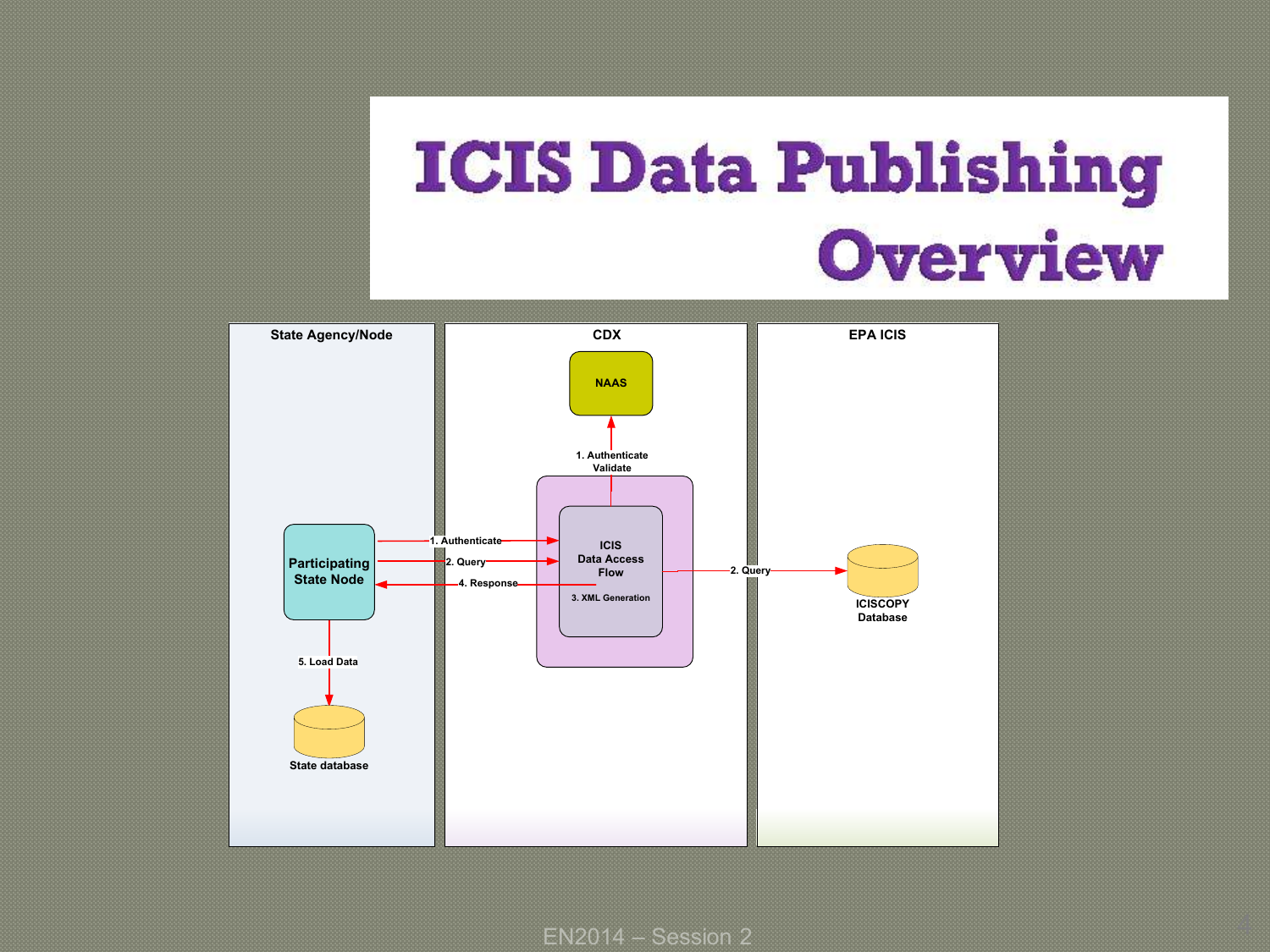### **Presentation Outline**

- ICIS Data Publishing Overview
- **Data Access IPT**
- ICIS Data Publishing Activities
- Exchange Network Data Publishing Tools – Exchange Network Services Center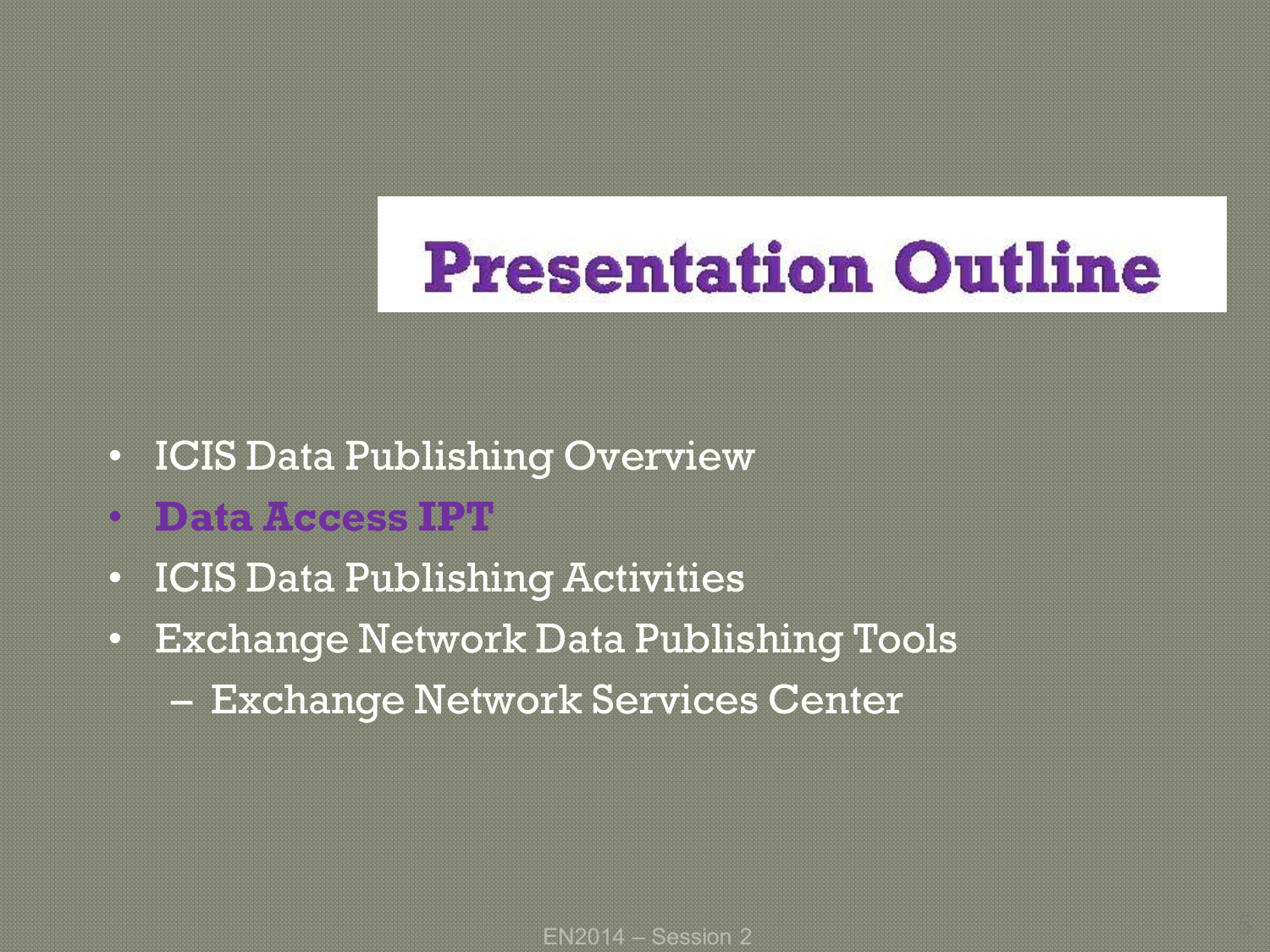### **ICIS Data Access IPT**

- Comprised of 16 states, 4 EPA Regions, OECA, OEI and CDX Contractor Staff
- Chaired by Alison Kittle of U.S. EPA and Elisa Willard of Colorado DPHE
- Kicked off on August 25, 2011
- Call held every 4 weeks on a Thursday or as needed
- Oversees development of web services and XML schema
- Members perform pilot testing of web services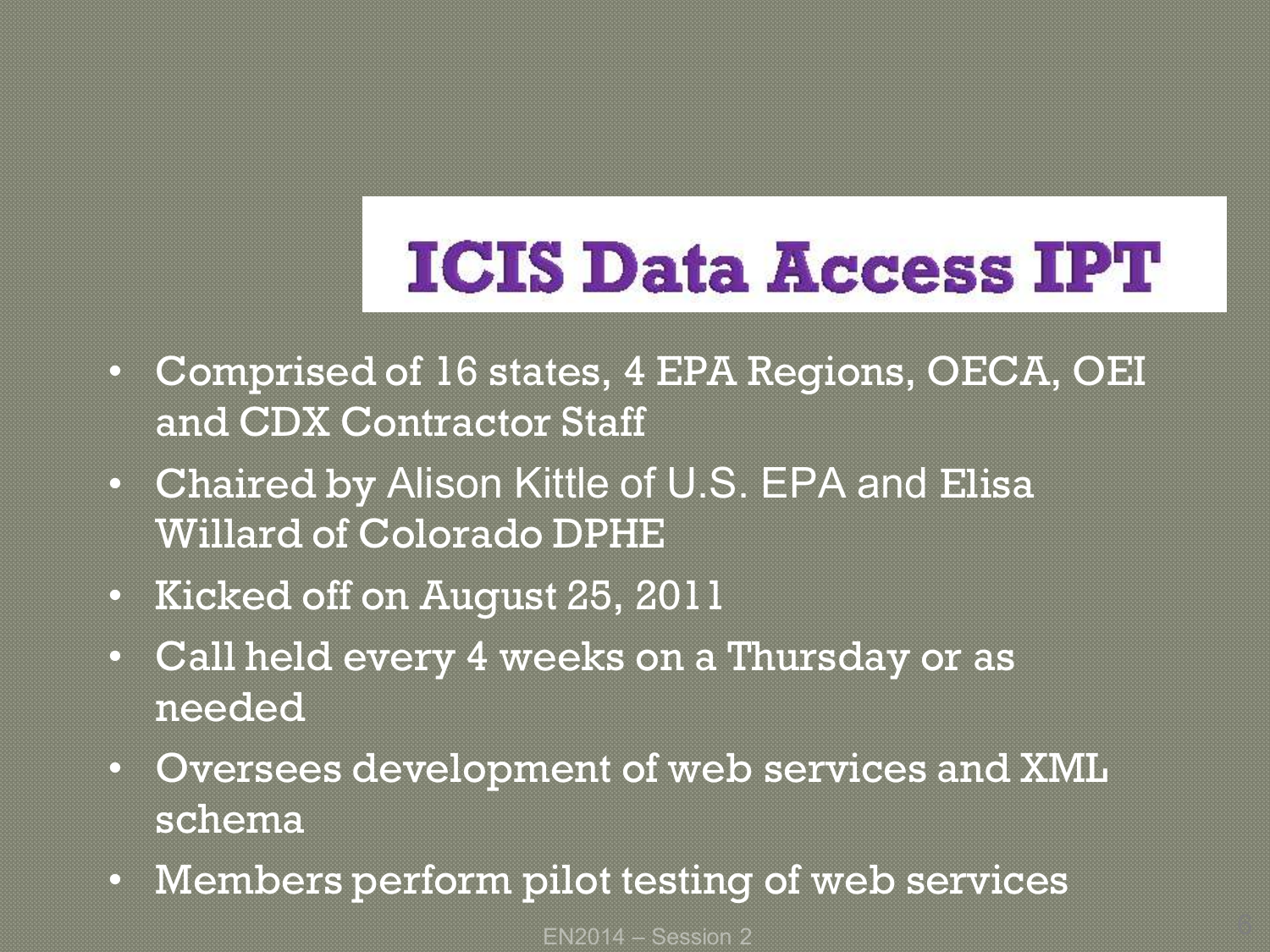### **Presentation Outline**

### ICIS Data Publishing Overview Data Access IPT **ICIS Data Publishing Activities** Exchange Network Data Publishing Tools

• Exchange Network Services Center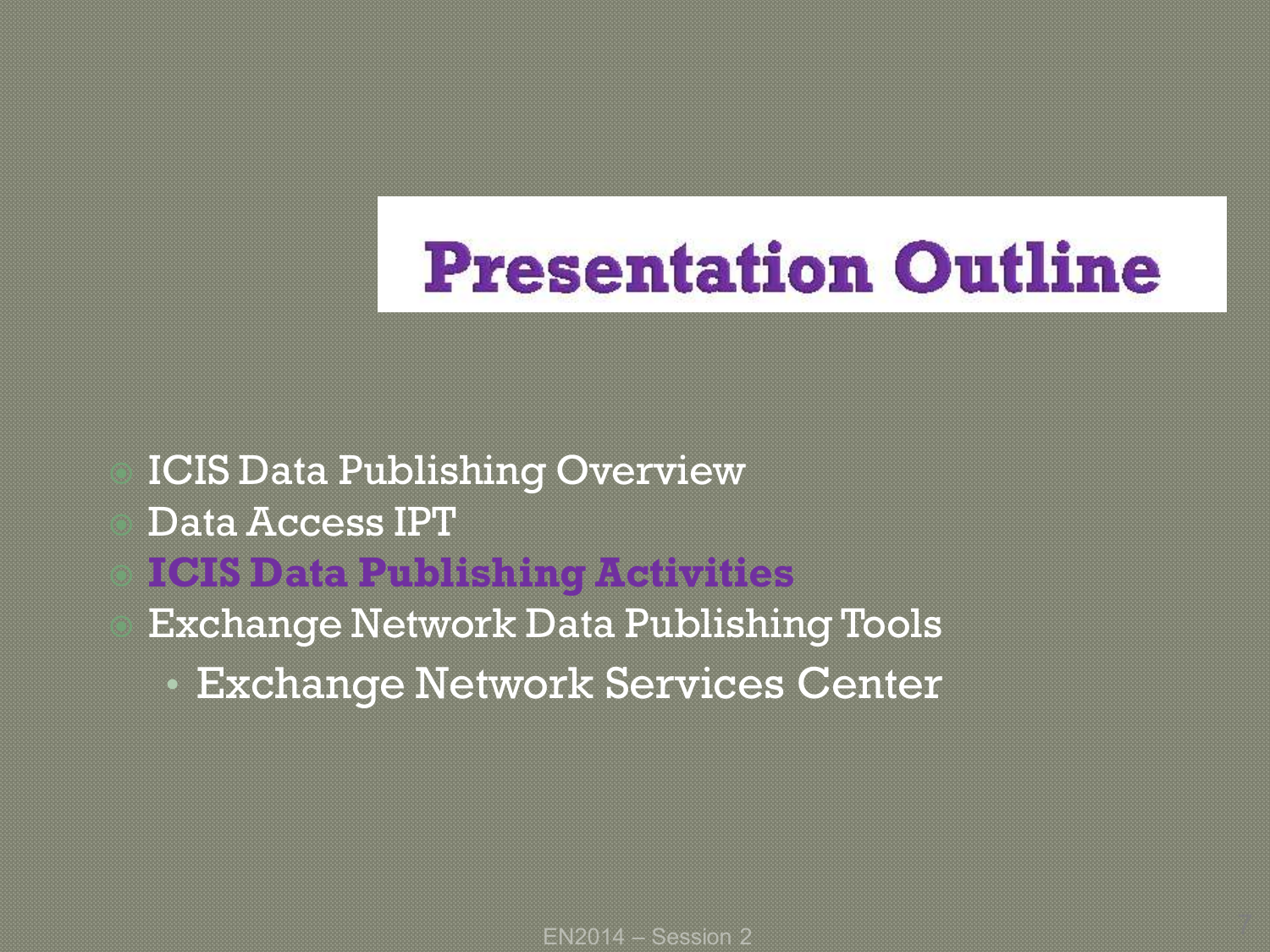- Publishing of ICIS Reference Codes and ICIS Data Families
- Seven reference tables published February 20, 2012
	- **Parameters** "*GetICISParameters***"**
	- **Units**  "*GetICISUnits***"**
	- **Unit conversions** "*GetICISUnitConversions***"**
	- **Unit groups** "*GetICISUnitGroups***"**
	- **Parameter unit cross references** "*GetICISUnitGroupCrossReferences***"**
	- **Affiliation types** "*GetICISAffiliationModuleCrossReferences***"**
	- **Pollutants** "*GetICISPollutants***"**
- Other reference table codes will be addressed in the future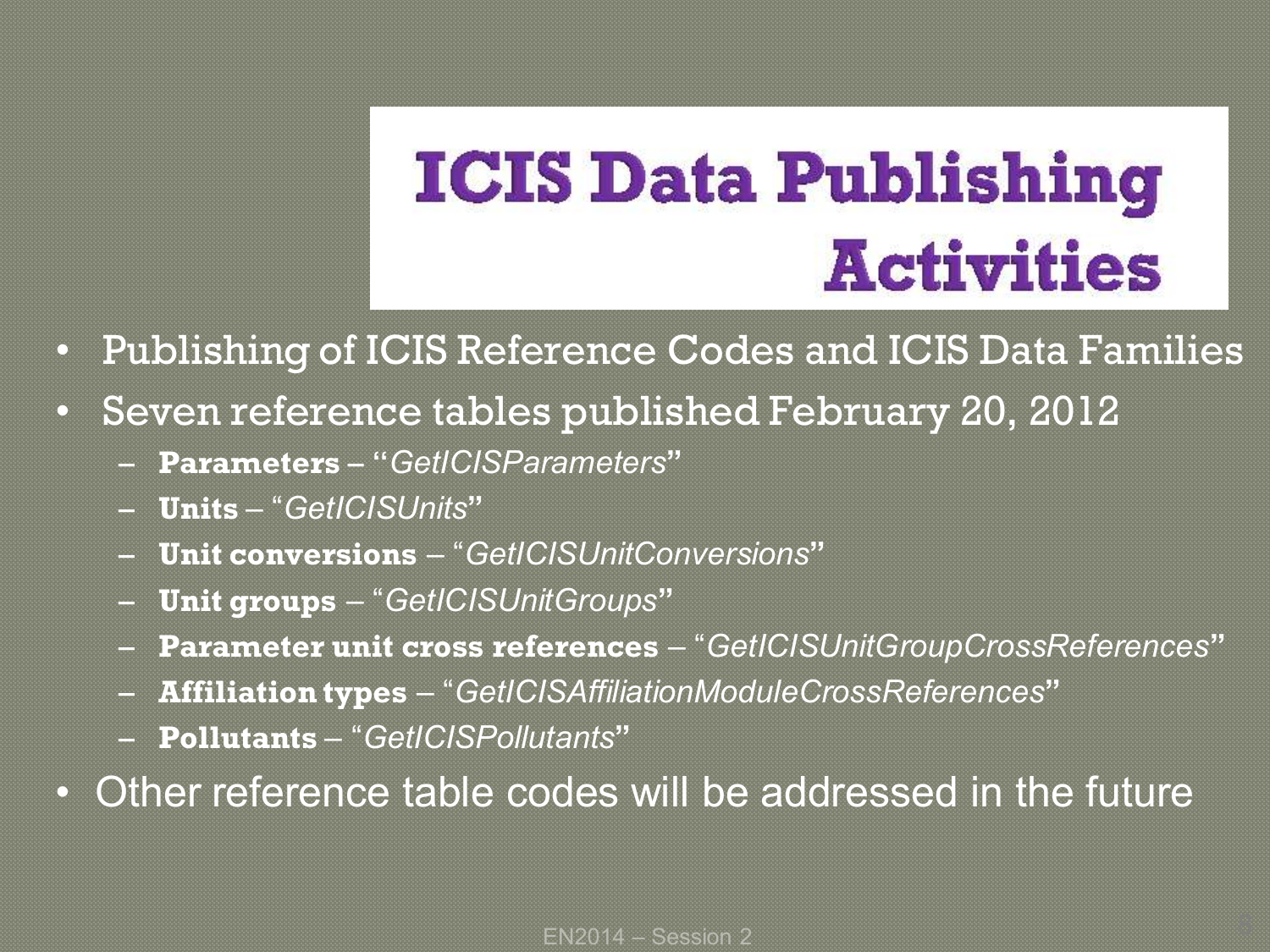### • Example of an ICIS Unit Reference Code Results XML:

**<ICISUnitCodes xmlns="http://www.exchangenetwork.net/schema/icisda/0" xmlns:xsi="http://www.w3.org/2001/XMLSchema-instance" xsi:schemaLocation="http://www.exchangenetwork.net/schema/icisda/0">**

<Unit>

<UnitCode>12</UnitCode>

<UnitDescription>Gallons per Day</UnitDescription>

<UnitShortDescription>GPD</UnitShortDescription>

<NumerousToCountFlag>T</NumerousToCountFlag>

<StatusFlag>A</StatusFlag>

<UpdatedDate>2011-09-15</UpdatedDate>

 $<$ /Unit $>$ **</ICISUnitCodes>**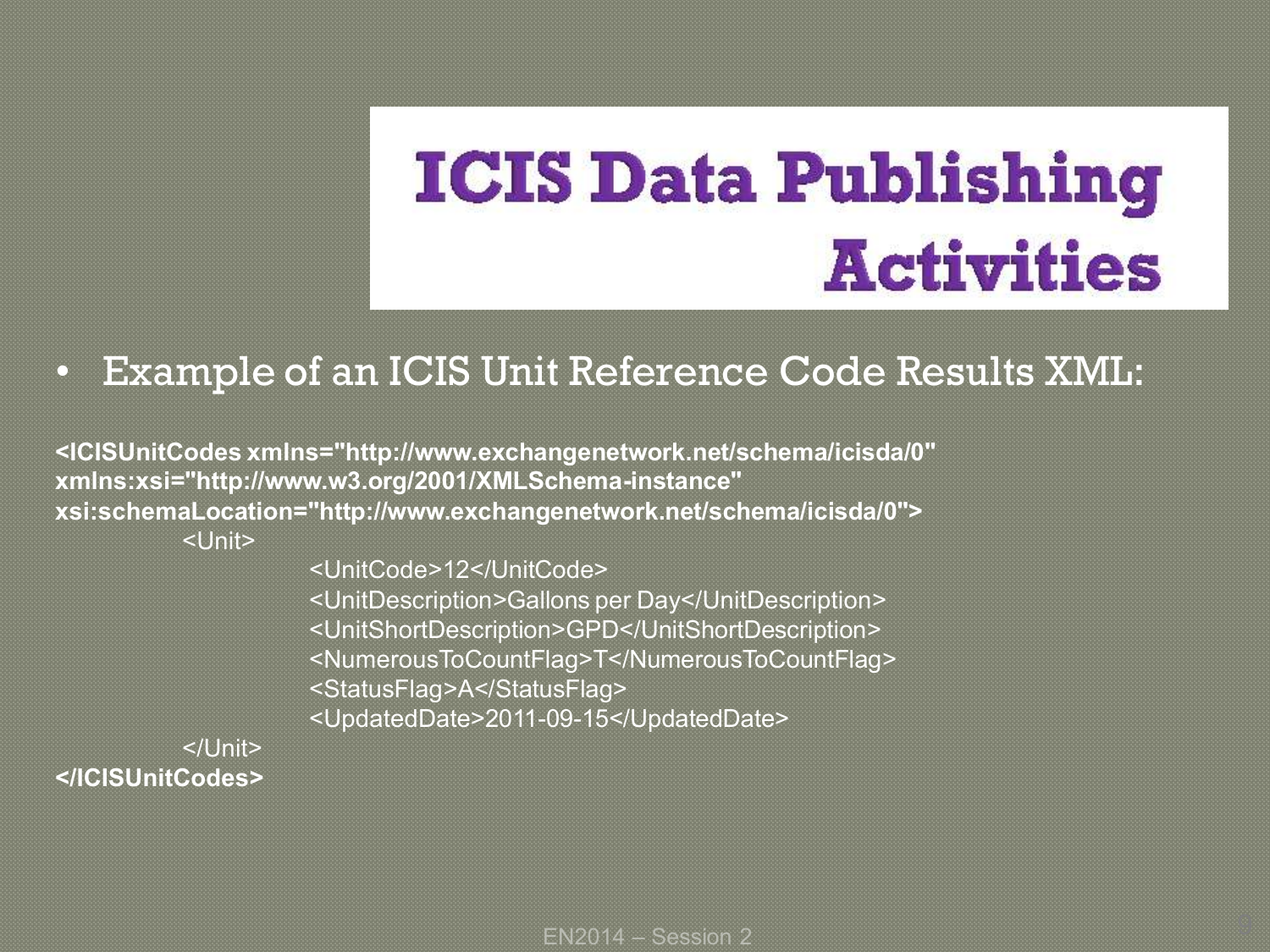- ICIS Data families available February 2014:
	- **Facility Interest**
	- **NPDES Basic Permit, GPCF and Pretreatment Component**
	- **Permitted Feature, Limit Set, Limit**
	- **Inspection**
	- **Formal and Informal Enforcement Action, Compliance Schedule**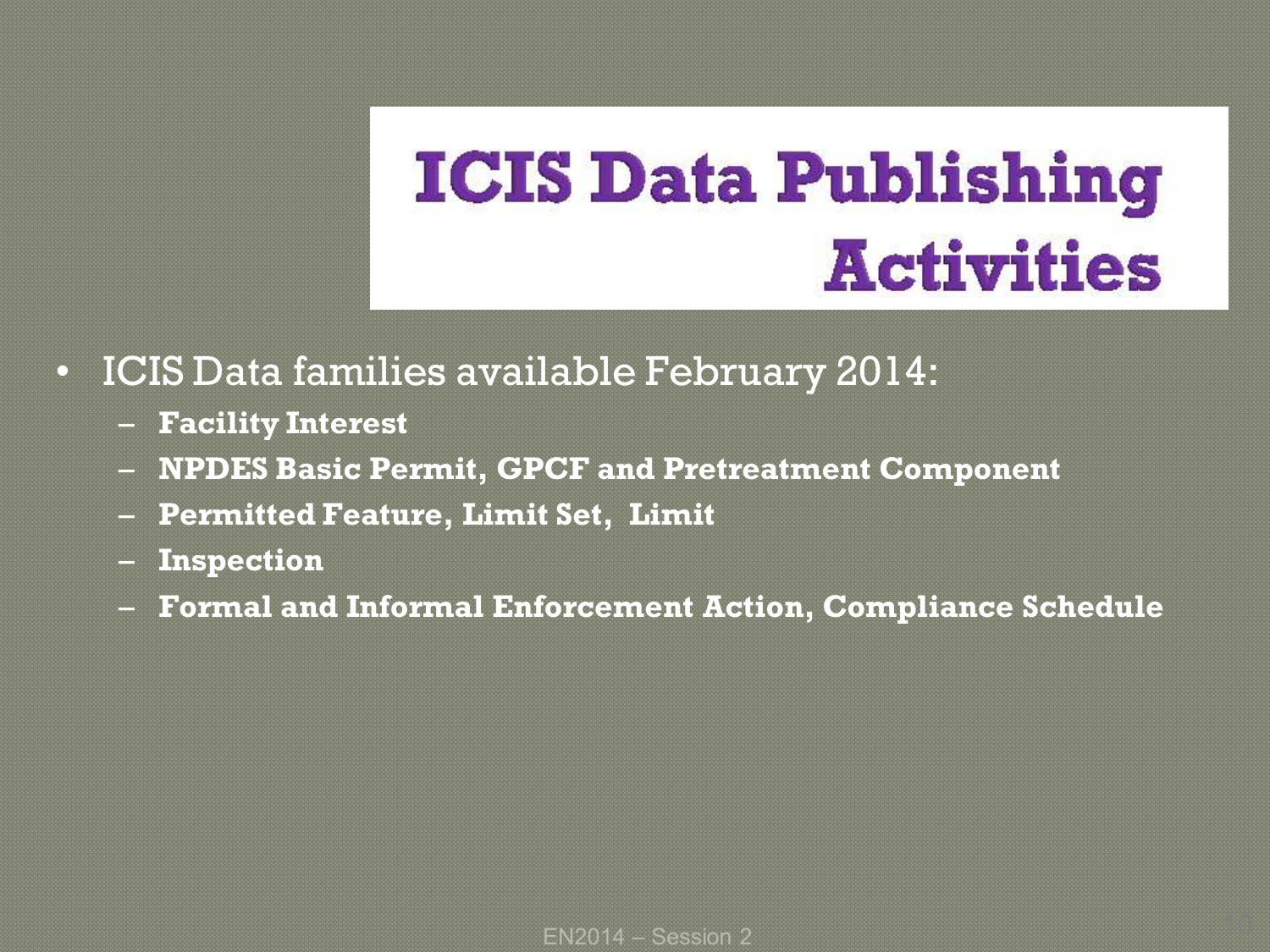### 25 Subsets of data to be published in 2014 and 2015

- DMR Data
- **Master General Permit**
- All 4 Stormwater components
- Permit Tracking Events
- Biosolids, CAFO, CSO and POTW components
- Single Event, Schedule and DMR Violations and Enforcement Action milestones
- Program reports (10 areas)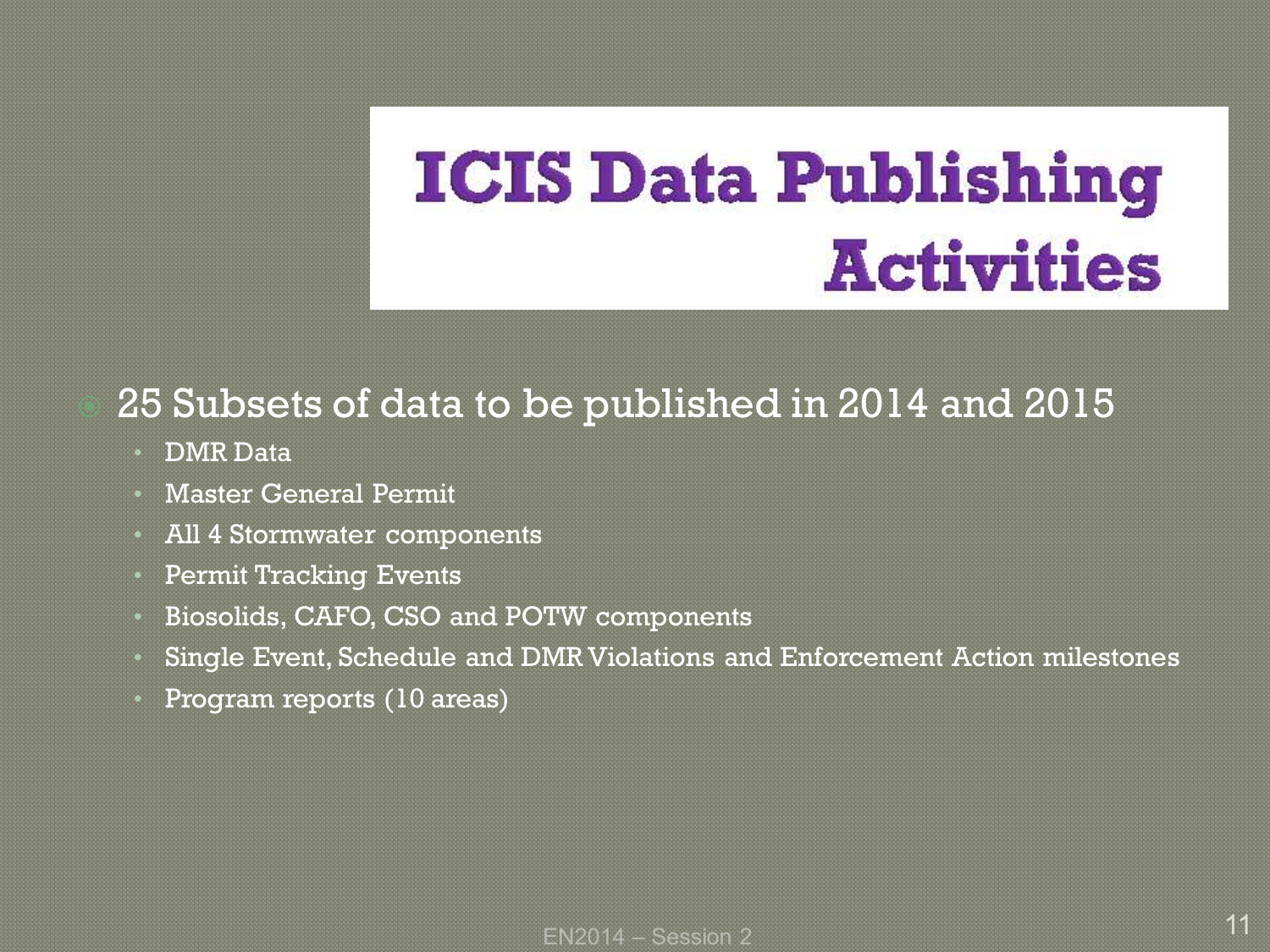#### • Example of an ICIS Permit Tracking Event XML:

- <Document xmlns="**http://www.exchangenetwork.net/schema/icis/4**">
- **-** <Header>
- <Id>**ICISDA**</Id>
- </Header>
- **-** <Payload Operation="**PermittedFeatureSubmission**">
- **-** <PermittedFeatureData>
- **-** <TransactionHeader>
- <TransactionType>**R**</TransactionType>
- </TransactionHeader>
- **-** <PermittedFeature>
- <PermitIdentifier>**COR900708**</PermitIdentifier>
- <PermittedFeatureIdentifier>**001Q**</PermittedFeatureIdentifier>
- <PermittedFeatureTypeCode>**EXO**</PermittedFeatureTypeCode>
- <PermittedFeatureCharacteristics>**SW**</PermittedFeatureCharacteristics>
- <PermittedFeatureStateWaterBodyCode>**COSPUS14**</PermittedFeatureStateWaterBodyCode>
- <PermittedFeatureStateWaterBodyName>**South Platte River**</PermittedFeatureStateWaterBodyName>
- <IsSiteOwnByFacility>**N**</IsSiteOwnByFacility>
- <IsSystemLinedWithLeachate>**NY**</IsSystemLinedWithLeachate>
- <DoesUnitHaveDailyCover>**N**</DoesUnitHaveDailyCover>
- <IsRequiredNitrateGroundWater>**N**</IsRequiredNitrateGroundWater>
- **-** <GeographicCoordinates>
- <LatitudeMeasure>**39.666666**</LatitudeMeasure>
- <LongitudeMeasure>**-105.016666**</LongitudeMeasure>
- <ReferencePointCode>**106**</ReferencePointCode>
- </GeographicCoordinates>
- </PermittedFeature>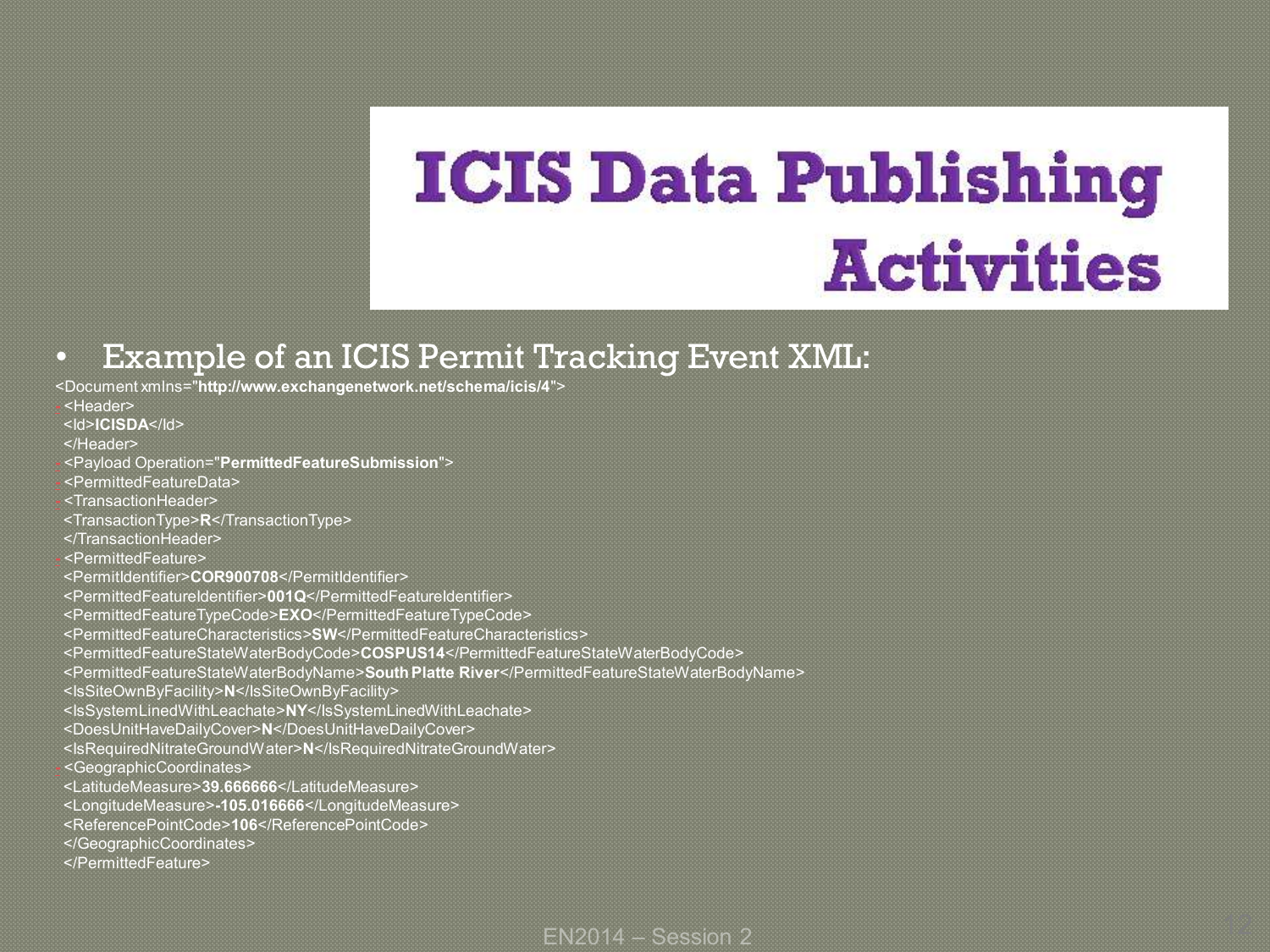### **Presentation Outline**

- ICIS Data Publishing Overview
- Data Access IPT
- ICIS Data Publishing Activities
- **Exchange Network Data Publishing Tools**
	- Exchange Network Services Center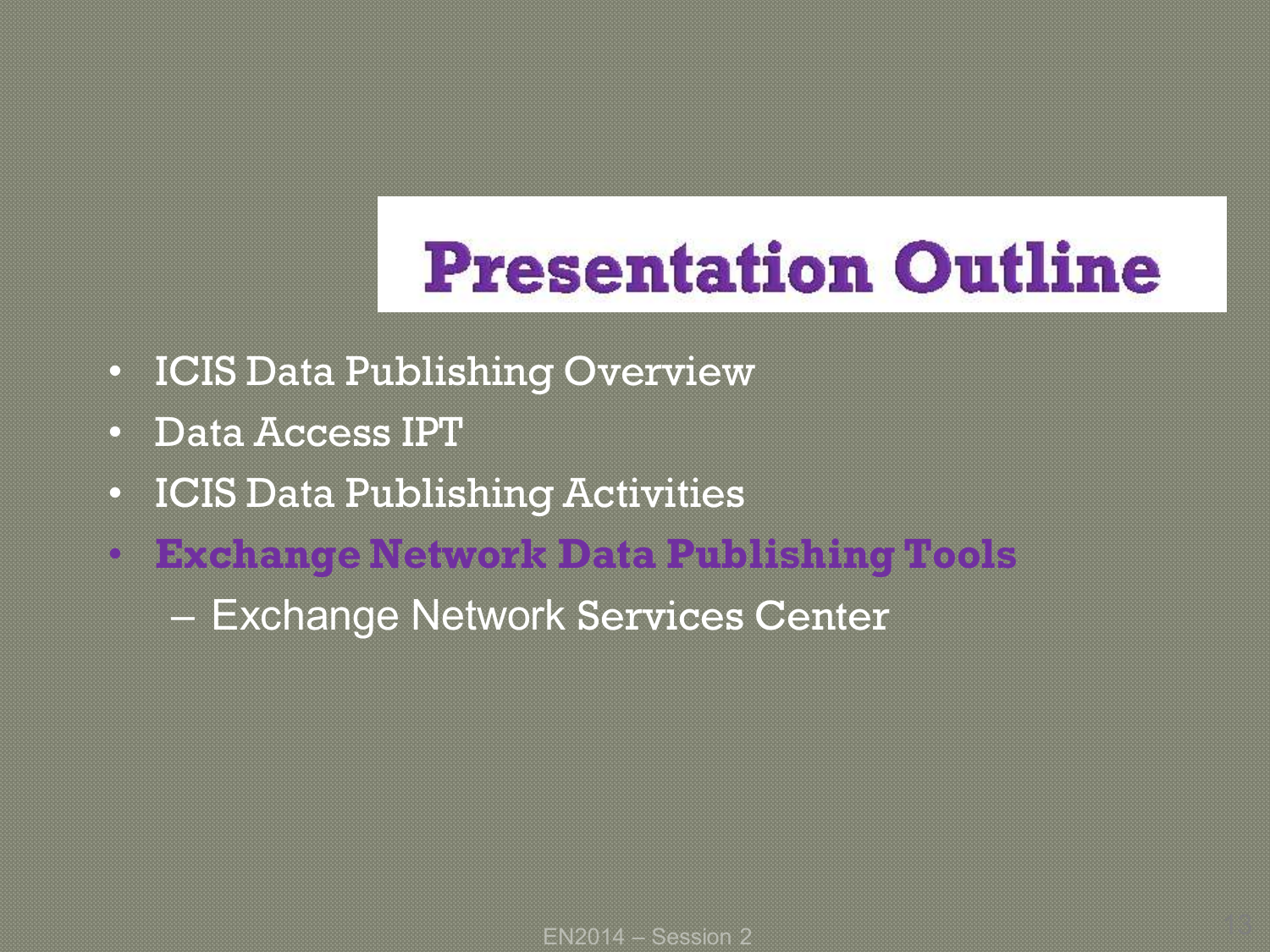### **CDX Services Center**

- Developed by CDX
- Three methods for the exchange of environmental information between state, tribal and Federal staff:
	- **Submit:** Submit documents or information to another system on the Exchange Network
	- **Get Info:** Retrieve information from another system on the Exchange Network immediately via query services, or downloaded via solicit services
	- **Download:** Download a document from another system on the Exchange Network with a transaction or document ID
- URL = **<https://enservices.epa.gov/Login.aspx>**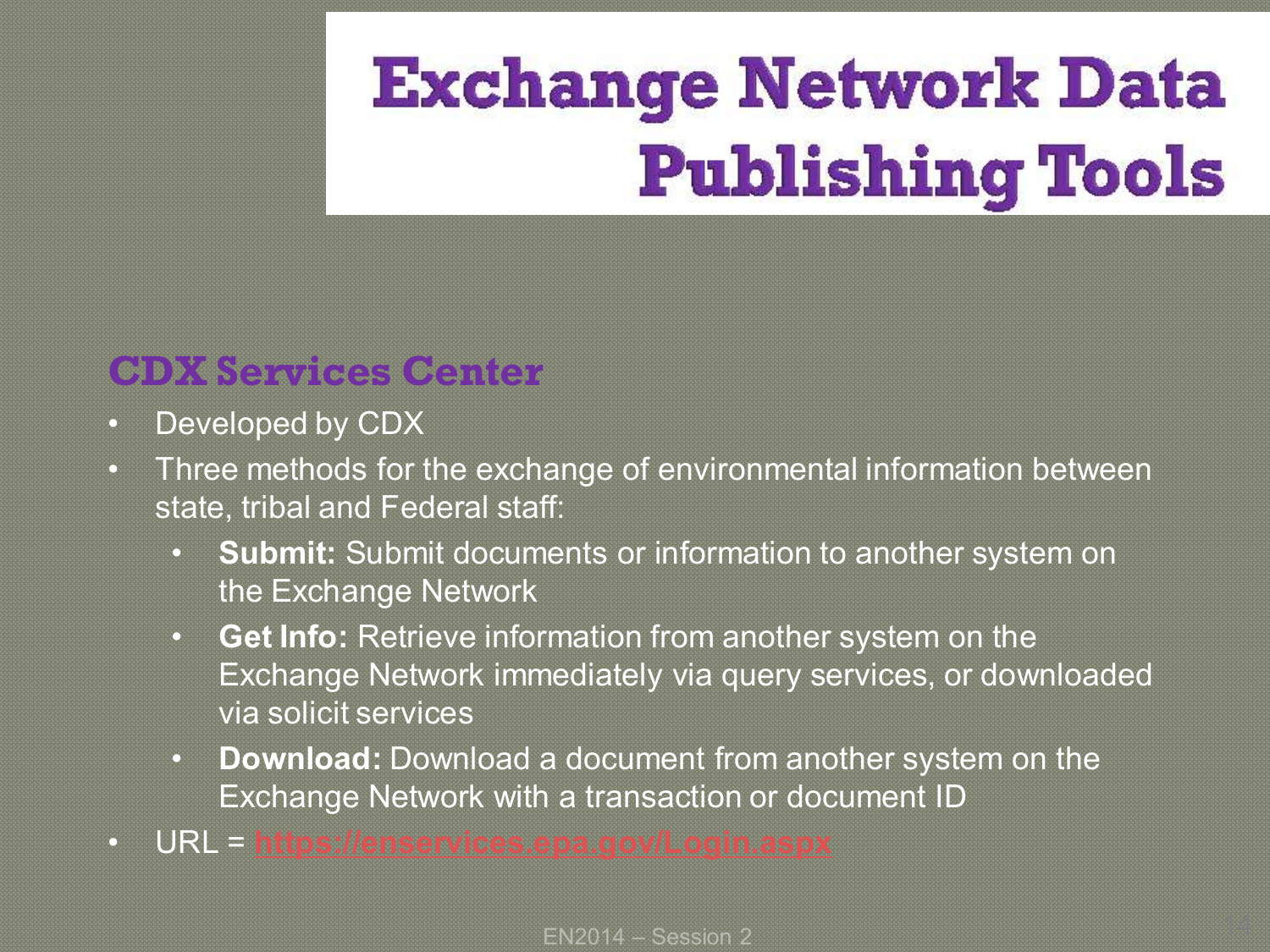### **Exchange Network Services Center Demonstration**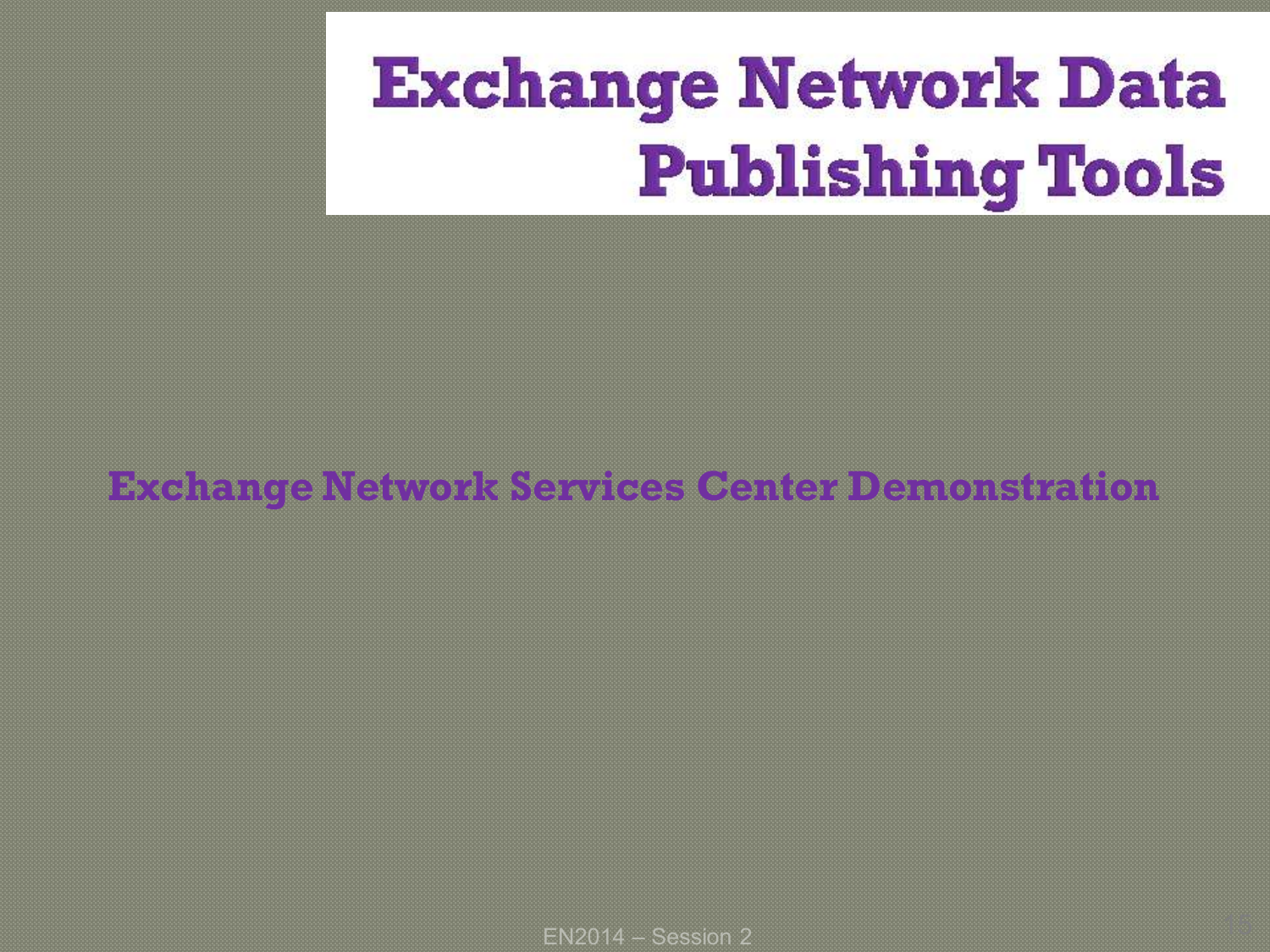#### Exchange Network Services Center – Login Page

| change<br><b>SERVICES CENTER</b>                                                                                                                                                                                                                                                                                                                                                                                                                                                                                                                                                       | Help   Contact Us                                                      |
|----------------------------------------------------------------------------------------------------------------------------------------------------------------------------------------------------------------------------------------------------------------------------------------------------------------------------------------------------------------------------------------------------------------------------------------------------------------------------------------------------------------------------------------------------------------------------------------|------------------------------------------------------------------------|
| <b>SERVICES CENTER</b>                                                                                                                                                                                                                                                                                                                                                                                                                                                                                                                                                                 | Logm                                                                   |
| The Exchange Network Services Center is a web-based tool designed to allow Exchange<br>Network users to easily send, get, and download information from other partners on the network.<br>Note: to access this tool, you must already have an Exchange Network user account assigned                                                                                                                                                                                                                                                                                                   | <b>Username:</b>                                                       |
| to you.<br>Request an Account                                                                                                                                                                                                                                                                                                                                                                                                                                                                                                                                                          | Password:                                                              |
|                                                                                                                                                                                                                                                                                                                                                                                                                                                                                                                                                                                        | Domaine<br>EPA<br>M Flot sure?<br>Login<br>Forgot Username or Password |
| <b>Warning Notice</b>                                                                                                                                                                                                                                                                                                                                                                                                                                                                                                                                                                  |                                                                        |
| This application is part of a United States Environmental Protection Agency (EPA) computer system, which is for authorized use only. Unauthorized access or<br>use of this computer system may subject violators to criminal, civil, and/or administrative action. All information on this computer system may be monitored.<br>recorded, read, copied, and disclosed by and to authorized personnel for official purposes, including law enforcement. Access or use of this computer system<br>by any person, whether authorized or unauthorized, constitutes consent to these terms. |                                                                        |
| EPA Home   Privacy and Security Notice   Contact Us                                                                                                                                                                                                                                                                                                                                                                                                                                                                                                                                    |                                                                        |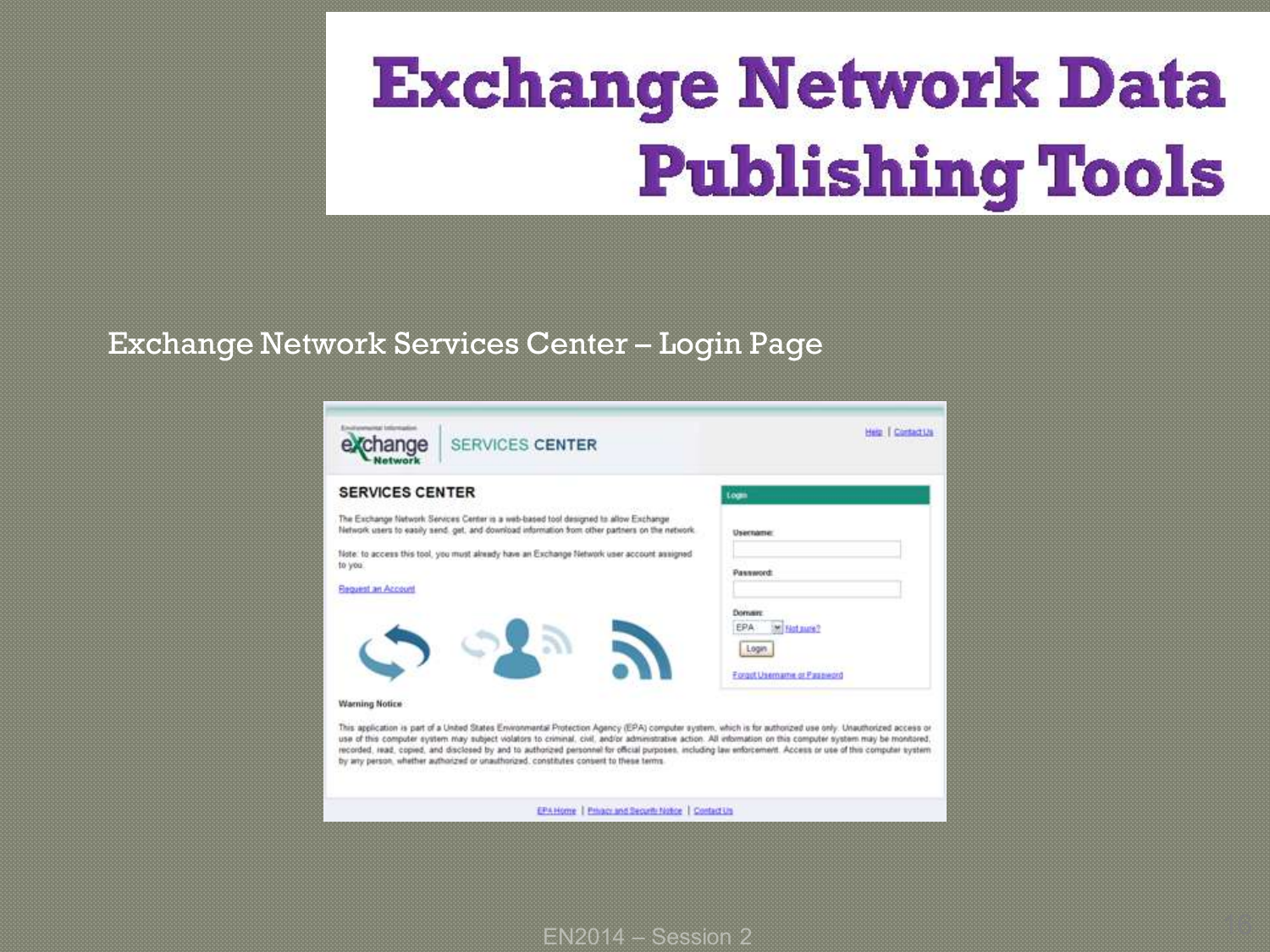#### Exchange Network Services Center – Home Page

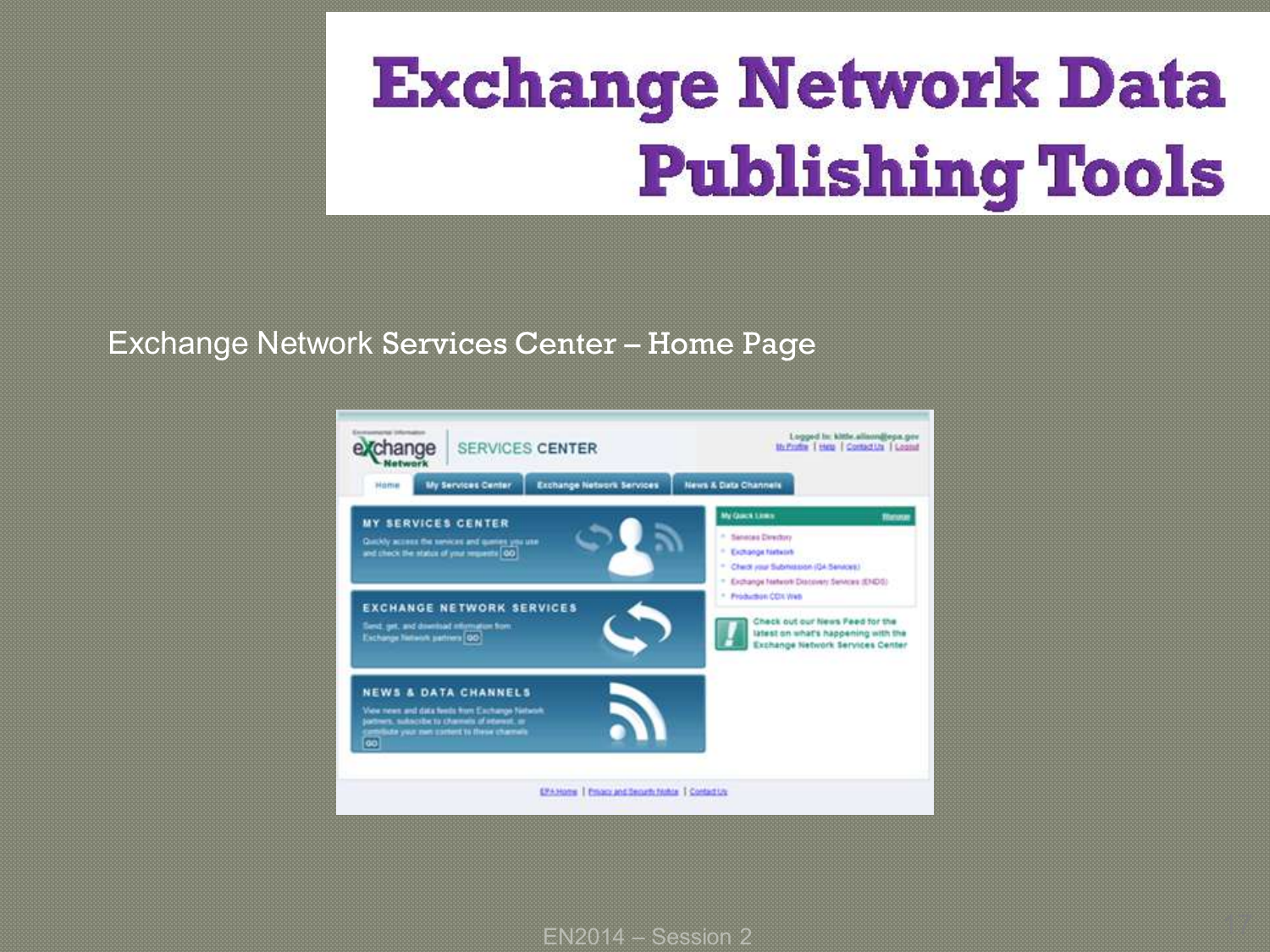#### Exchange Network Services Center – Exchange Network Services Page

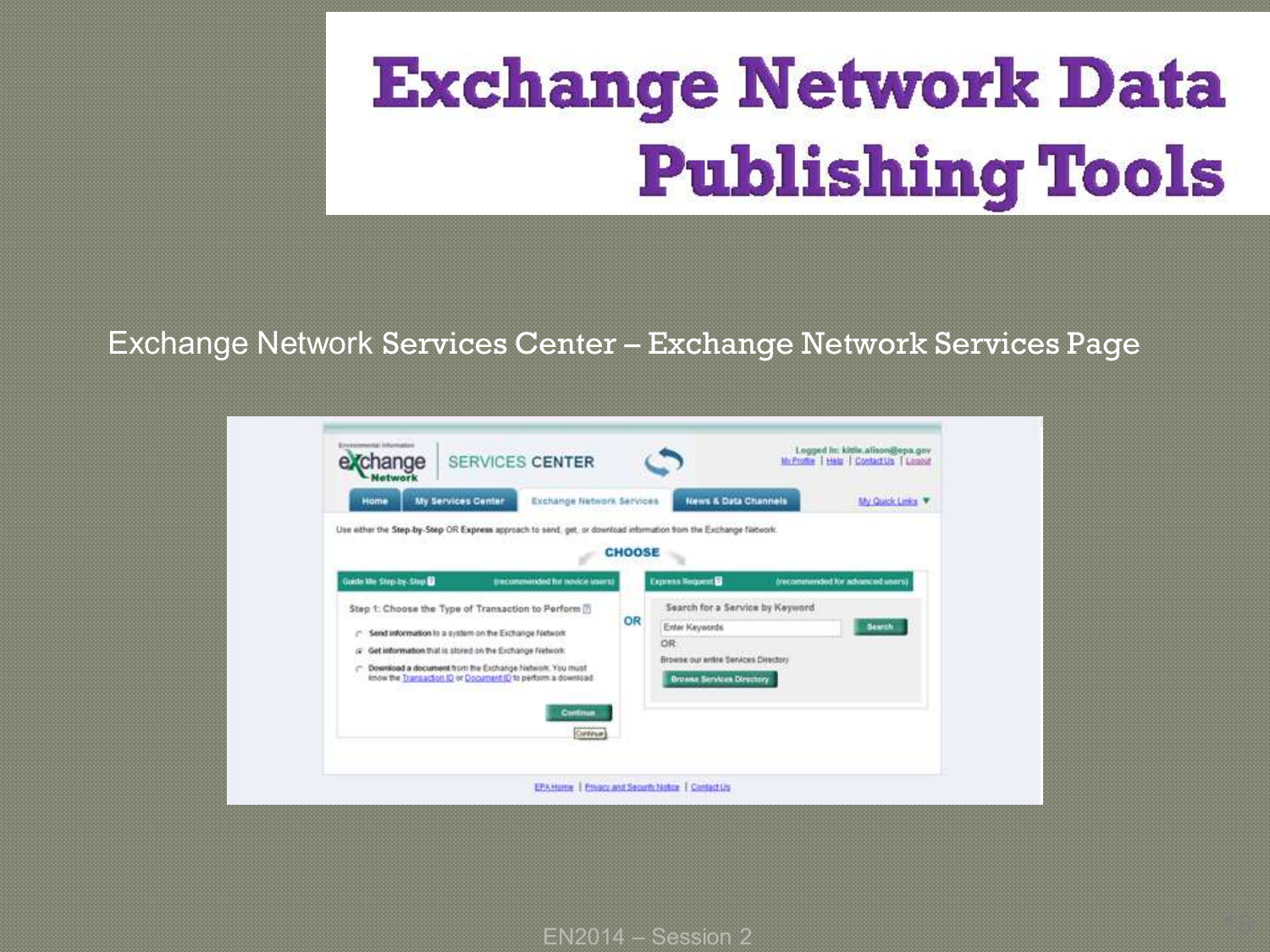#### Exchange Network Services Center – Browse Services Search Page

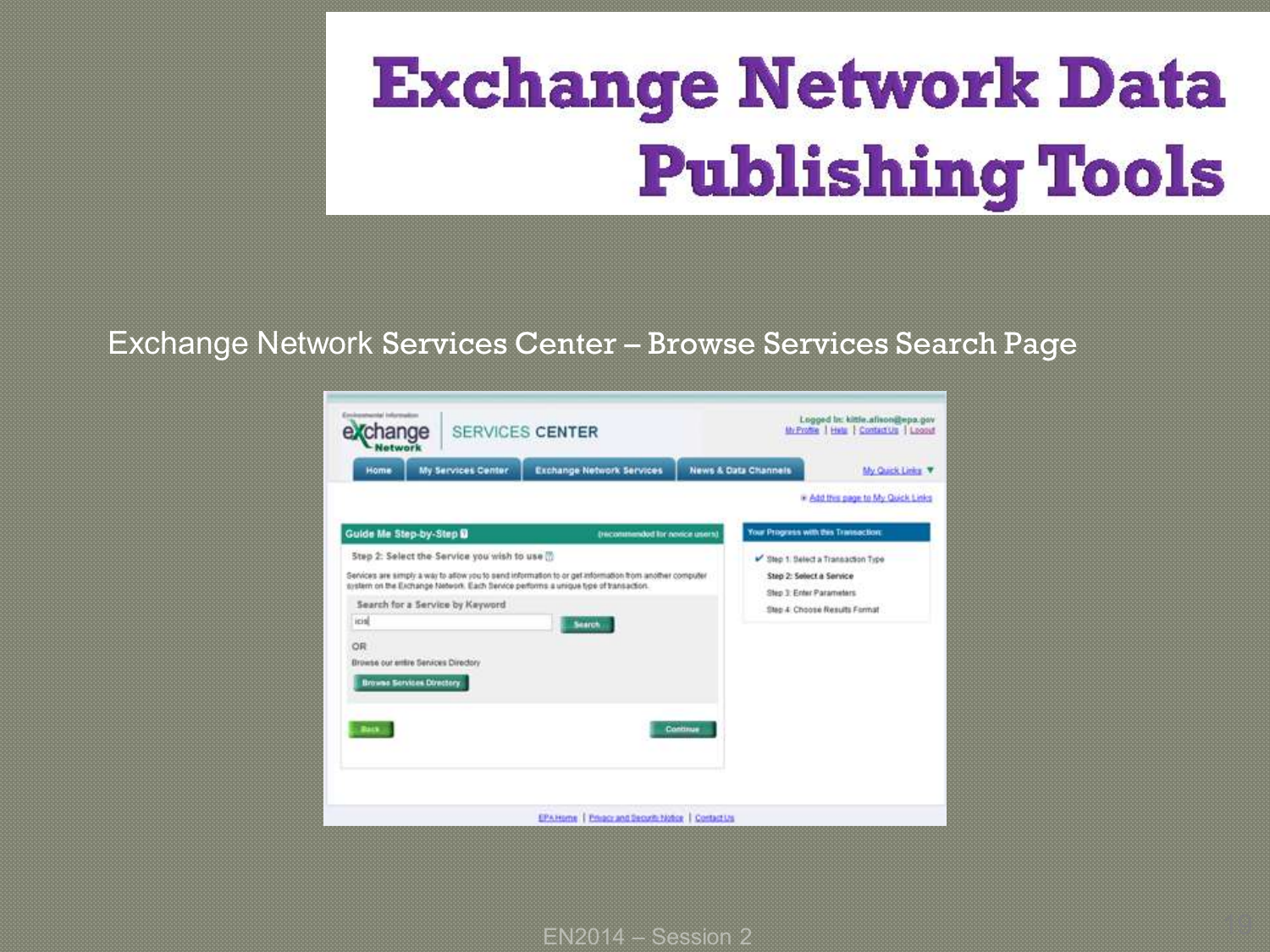#### Exchange Network Services Center – Services Directory Selection Page

| <b>Cruincomental Information</b>                                    | ange                        | <b>SERVICES CENTER</b>                                                                                                                                                                                                                                                                                                                                       |                                                                                                                                                                                                                                      | U. Portile             | Logged Im nh@cgifederal.com<br>Hele   Centact US   Loggut |  |
|---------------------------------------------------------------------|-----------------------------|--------------------------------------------------------------------------------------------------------------------------------------------------------------------------------------------------------------------------------------------------------------------------------------------------------------------------------------------------------------|--------------------------------------------------------------------------------------------------------------------------------------------------------------------------------------------------------------------------------------|------------------------|-----------------------------------------------------------|--|
| Home                                                                |                             | My Services Center<br>Exchange Network Services                                                                                                                                                                                                                                                                                                              | News & Data Channels                                                                                                                                                                                                                 |                        | My Quick Links                                            |  |
|                                                                     |                             |                                                                                                                                                                                                                                                                                                                                                              |                                                                                                                                                                                                                                      |                        | <sup>6</sup> Add this gage to My Quick Links              |  |
|                                                                     | <b>Services Directory a</b> |                                                                                                                                                                                                                                                                                                                                                              |                                                                                                                                                                                                                                      |                        |                                                           |  |
| Serica you wish to use<br>Filter By:   Keyword(s)<br>$1 - 13$ of 13 |                             | This directory runs from Exchange Nationals Discovery Service (ENDS) metadata. It requires the commitment of our Network to keep it up to date and useful<br>For the BETA version, the Services Directory contains only services that support Submit. Query, Solicit, and Download operations. Select the name of the<br>$=$ $ $ cit<br>Filter<br>< Prestous | Clear<br>$1$ lied $>$                                                                                                                                                                                                                |                        |                                                           |  |
| Service<br>Transaction                                              | Dataflow                    | <b>Service Name</b>                                                                                                                                                                                                                                                                                                                                          | Service Description                                                                                                                                                                                                                  | Node                   | Service<br>Provider                                       |  |
| Get Info                                                            | FRS.                        | <b>DNR ICISPrepareData</b>                                                                                                                                                                                                                                                                                                                                   | DNR.ICISPrepareData                                                                                                                                                                                                                  | WDNRmode2UAT Wieconein | <b>DISR</b>                                               |  |
| <b>Get Info</b>                                                     | <b>KISDA</b>                | GettCISAffisstionModuleCrossRaferences                                                                                                                                                                                                                                                                                                                       | ICIS Query: Search for Affiliation<br>Module Cross Reference data including<br>AffiliationTypeCode<br>AffiliationTypeDescription.<br>AdjustionStatusFlag<br>AffiliationCategory, ModuleCode.<br>ModuleDescription, ModuleStatusFlag. | NetNodeText2 0 U.S.    | Environmental<br>Protection<br>Agency                     |  |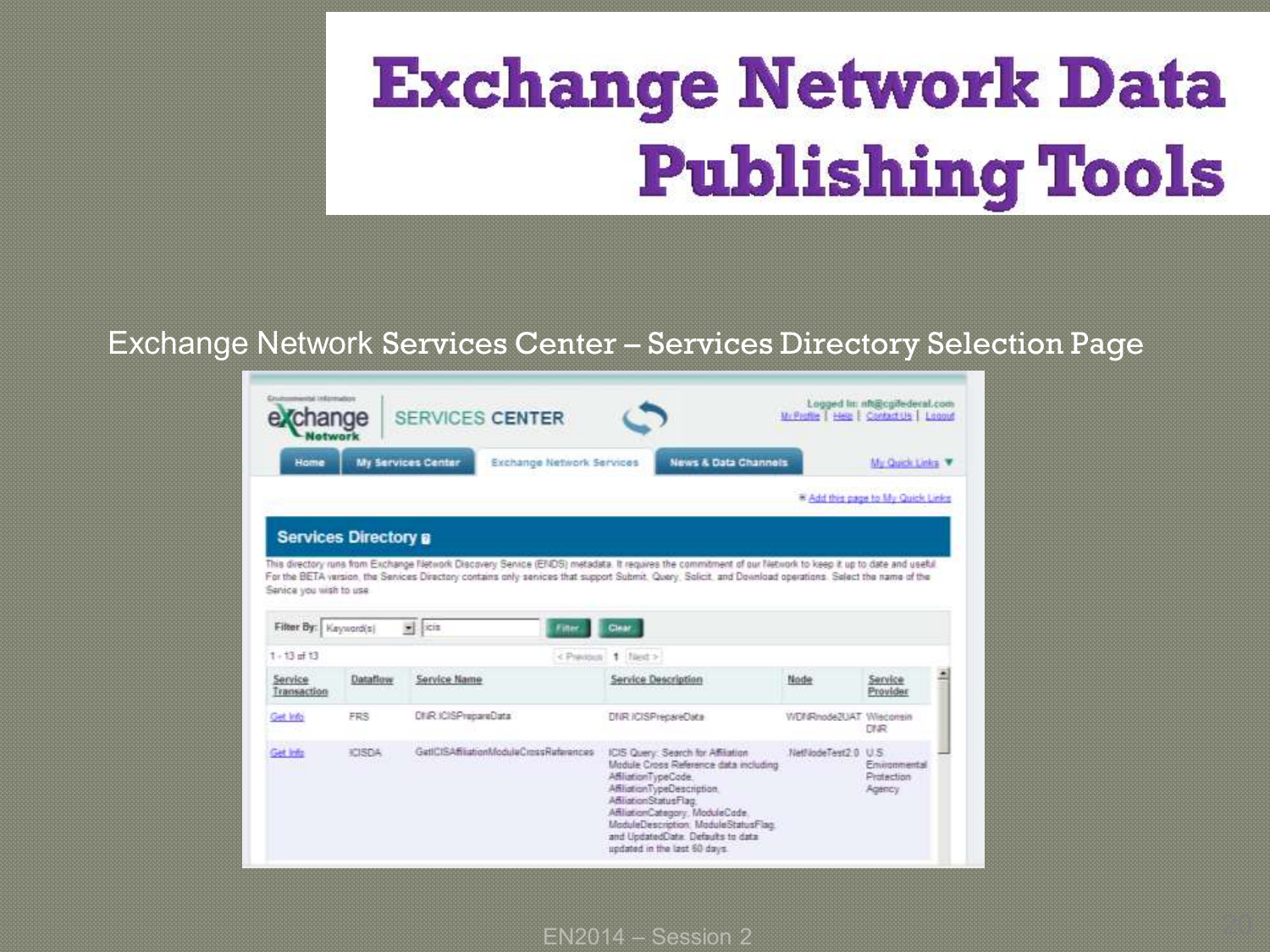#### Exchange Network Services Center – Service Selection Page

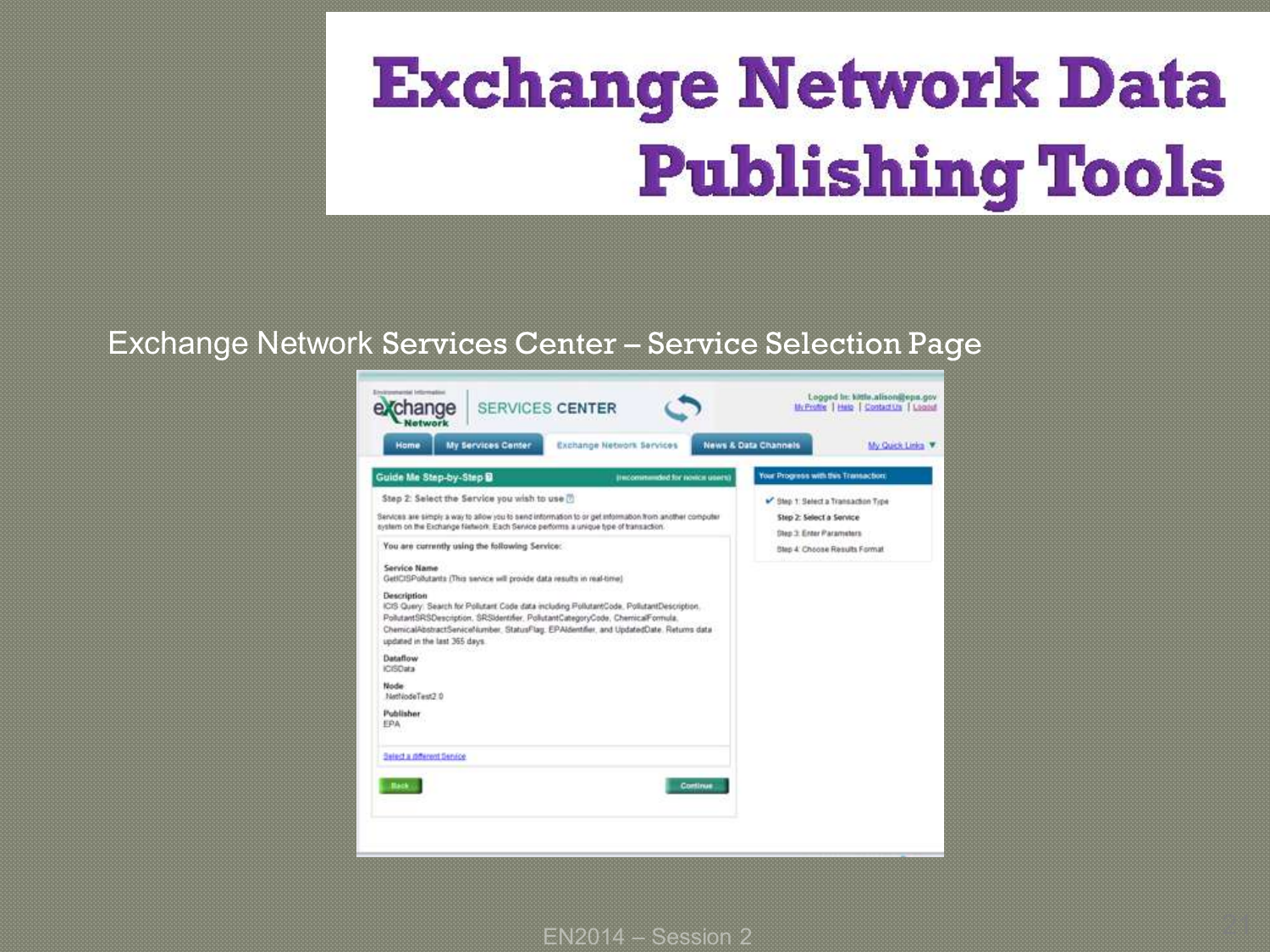#### Exchange Network Services Center – Parameter Entry Page

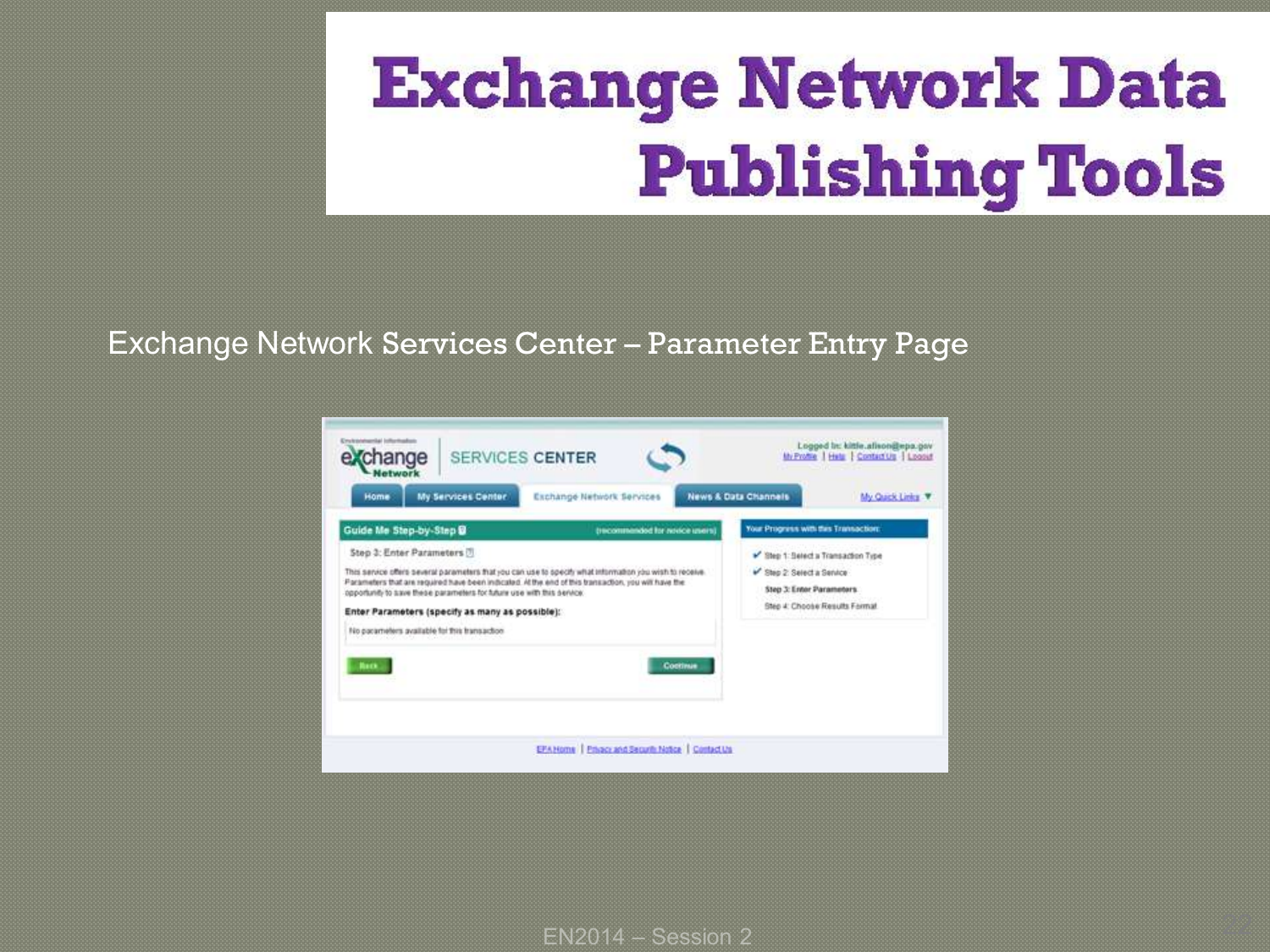#### Exchange Network Services Center – Results Format Selection Page

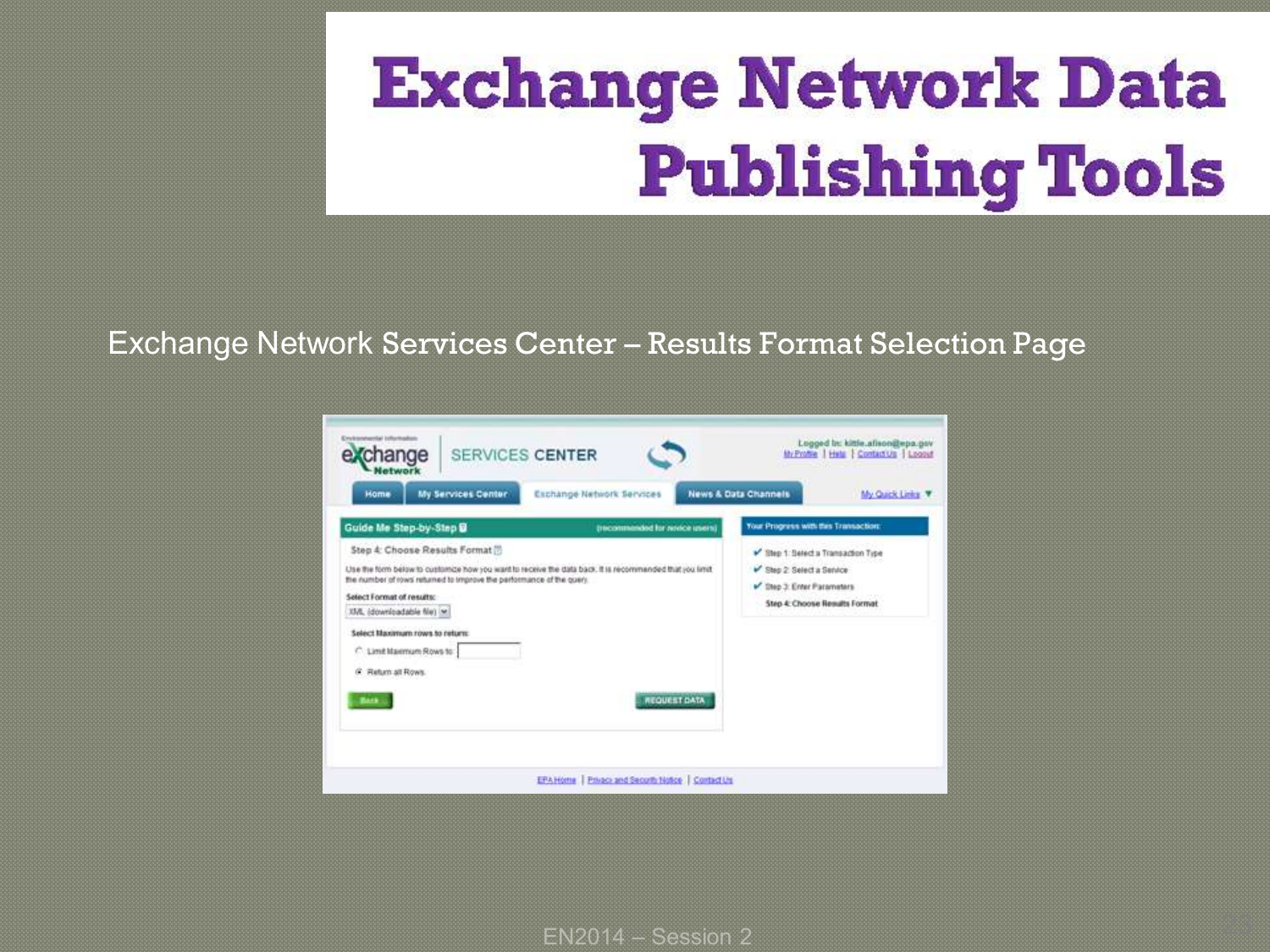#### Exchange Network Services Center – XML Results Page

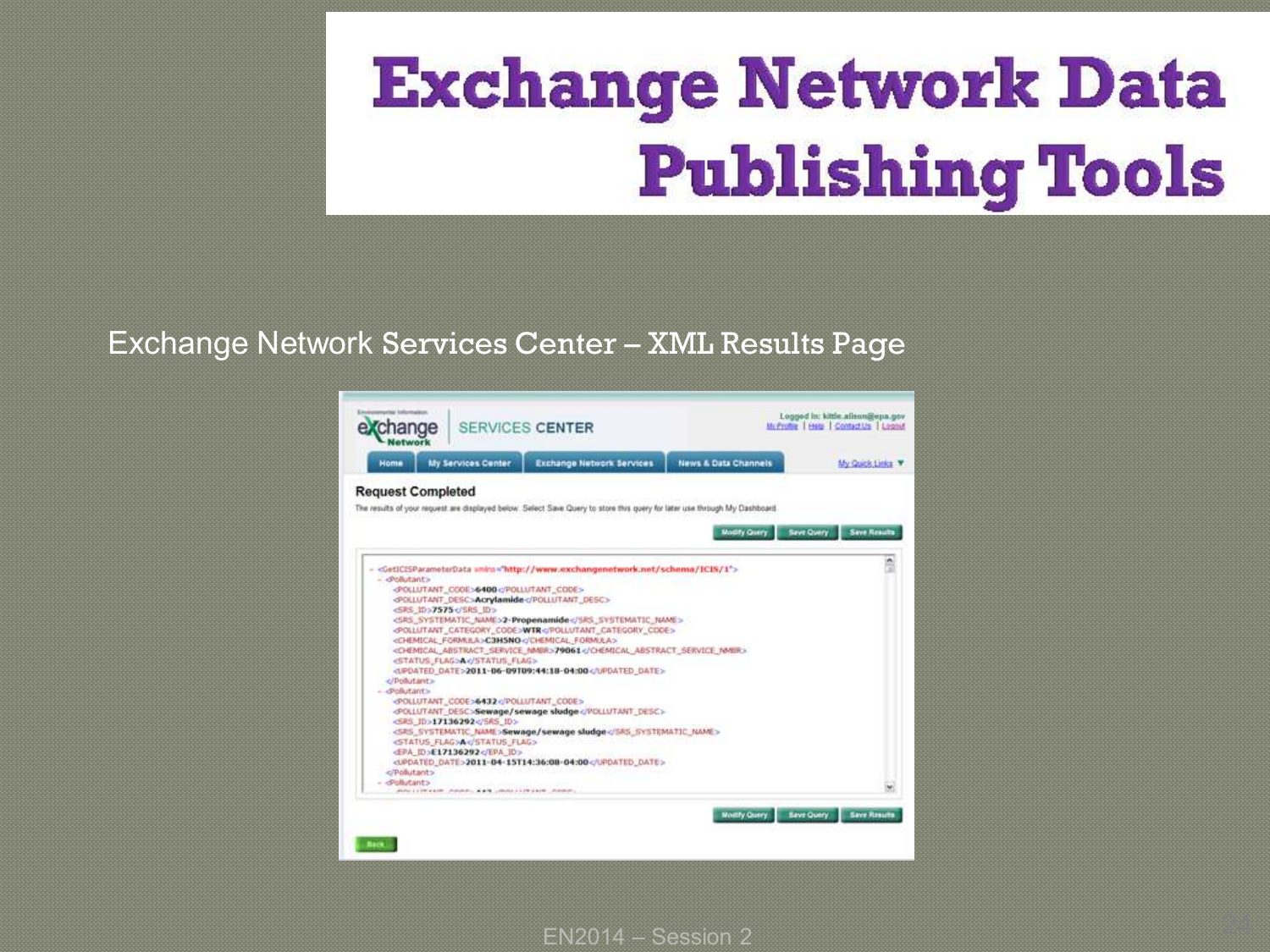#### Exchange Network Services Center – Save Results Page

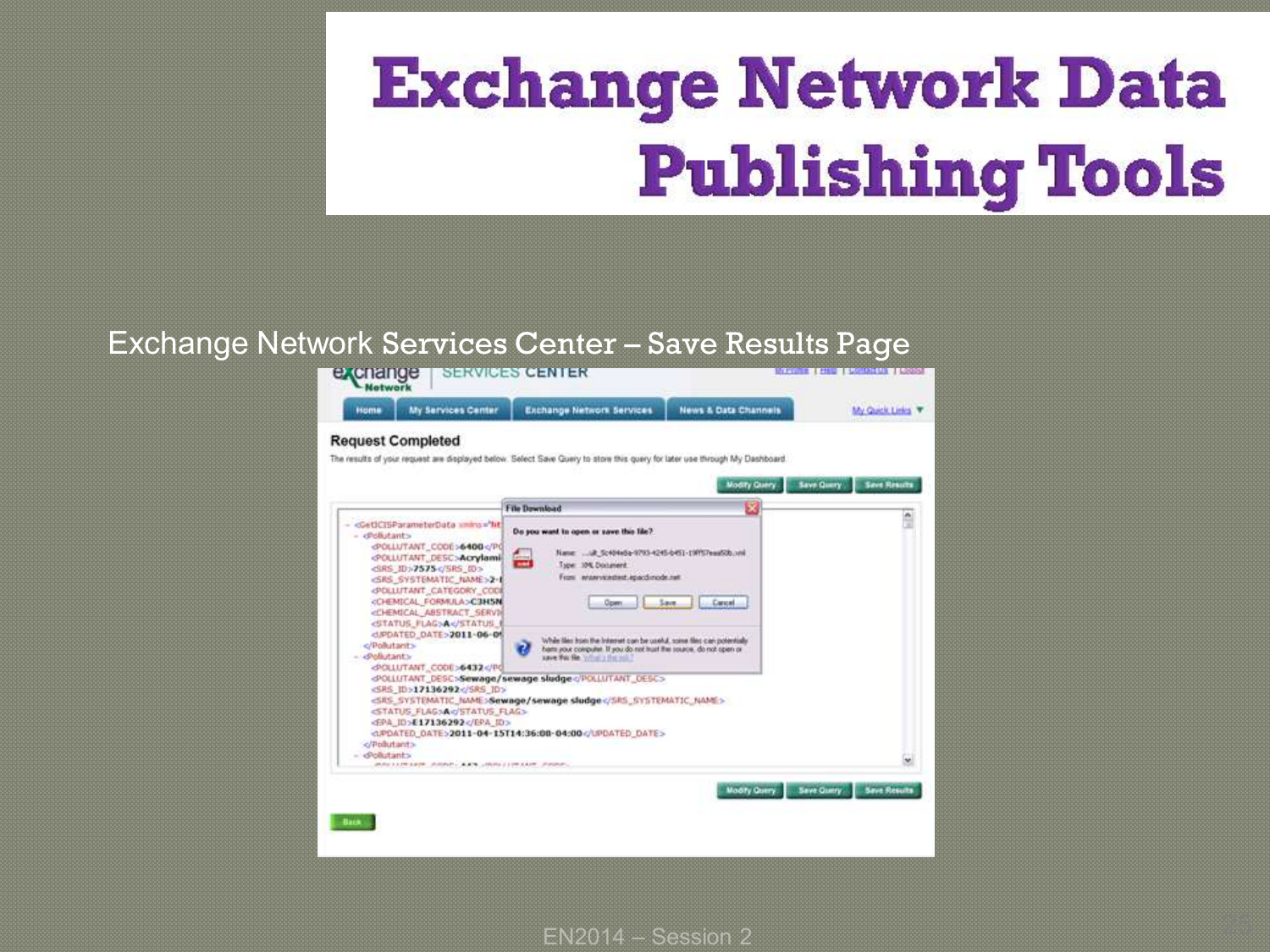#### Exchange Network Services Center – HTML Results Page

| Home                     | My Services Center                   | <b>Exchange Network Services</b> | <b>News &amp; Data Channels</b>                                                                                                                    | My Quick Links . W                      |
|--------------------------|--------------------------------------|----------------------------------|----------------------------------------------------------------------------------------------------------------------------------------------------|-----------------------------------------|
| <b>Request Completed</b> |                                      |                                  | The results of your request are displayed below. Salect Save Query to store this query for later use through My Dashboard.<br><b>Modify Querry</b> | <b>Save Query</b><br><b>Save Resums</b> |
|                          | POLLUTANT COOL POLLUTANT DESC        |                                  | SH3. 831                                                                                                                                           | w.                                      |
| 6400                     | Acrylamide                           |                                  | 7575                                                                                                                                               |                                         |
| 6432                     | Sewage/sewage sludge                 |                                  | 17136202                                                                                                                                           |                                         |
| 447                      | (Modor (unspecified)                 |                                  | 183020                                                                                                                                             |                                         |
| 6367                     | Fivash                               |                                  | 57136673                                                                                                                                           |                                         |
| 6500                     | Flow ride                            |                                  | 1643246                                                                                                                                            |                                         |
| 8813                     | Sadiment                             |                                  | 17136204                                                                                                                                           |                                         |
| 57.13                    | Mitrate                              |                                  | 597186                                                                                                                                             |                                         |
| 1918                     | Glaritia                             |                                  | 761718                                                                                                                                             |                                         |
| 5545                     | QUATERNARY AMMONIUM COMPOUNDS        |                                  | 5243613                                                                                                                                            |                                         |
| 661                      | Skessids weight including admirtures |                                  | 17027921                                                                                                                                           |                                         |
| 4140                     | Total coliforms                      |                                  | 781700                                                                                                                                             |                                         |
| $\leq$                   | and the control of the control of    |                                  |                                                                                                                                                    | a.                                      |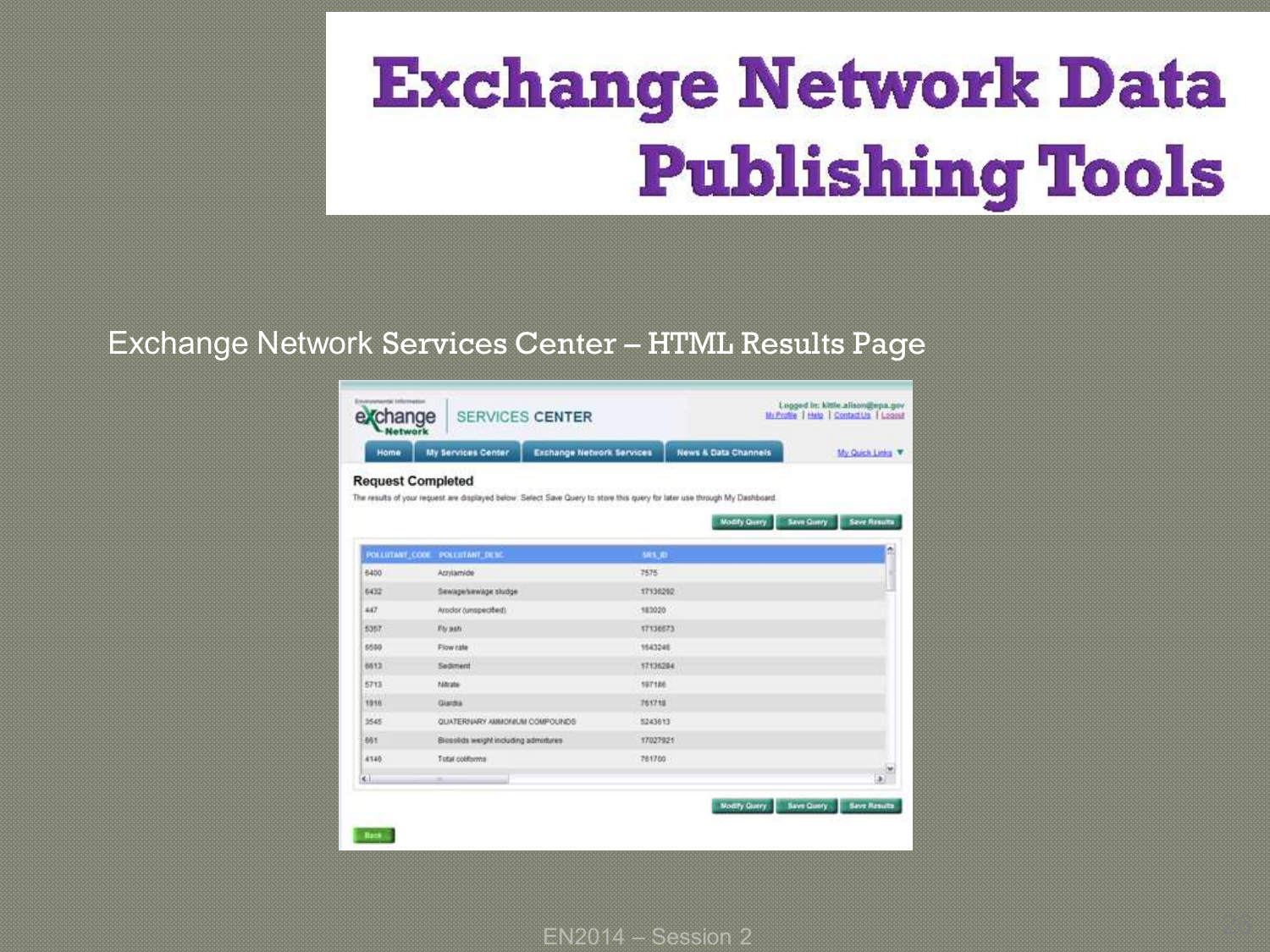#### Exchange Network Services Center – Save Query Page

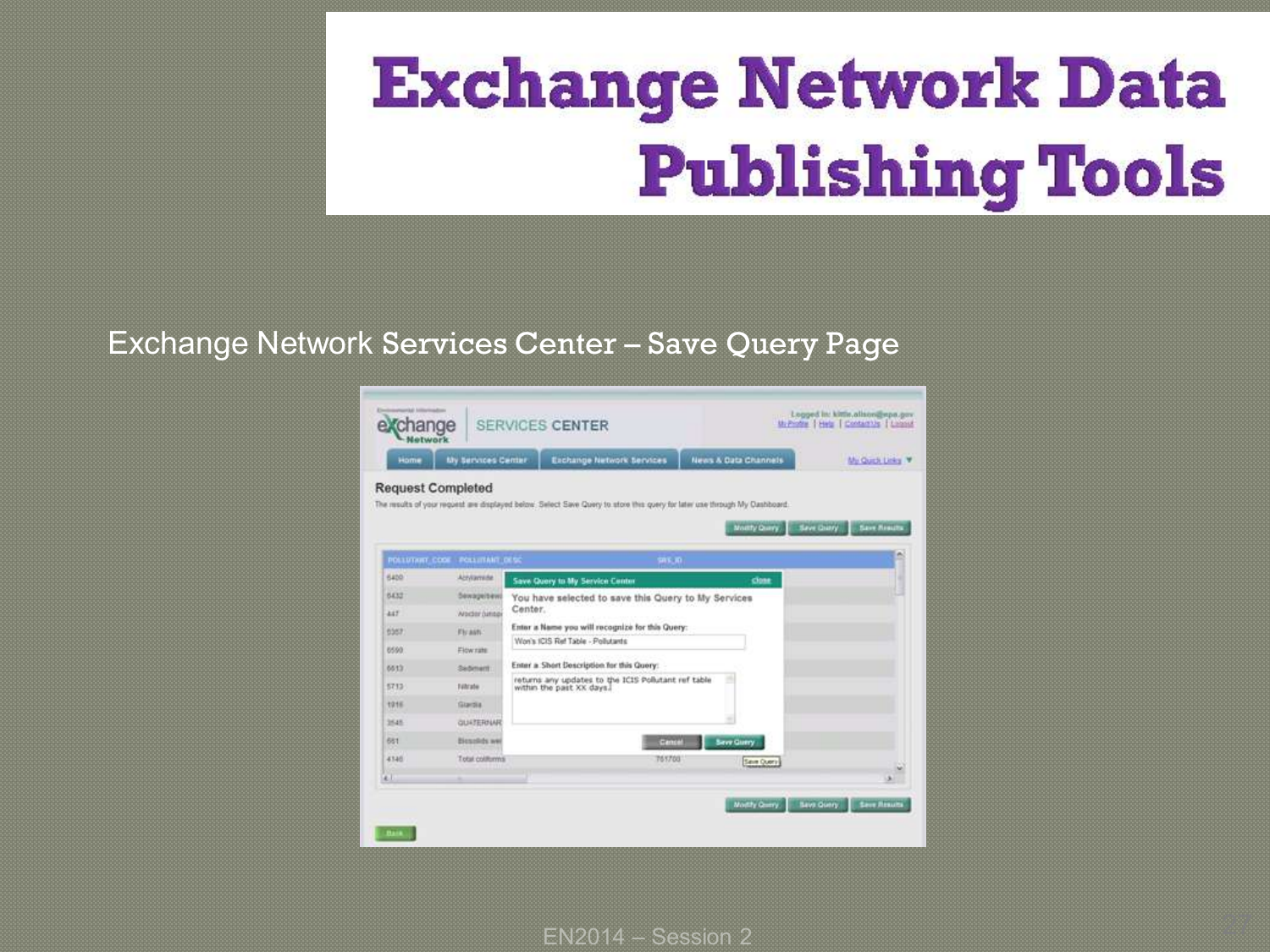#### Exchange Network Services Center – My Services Page

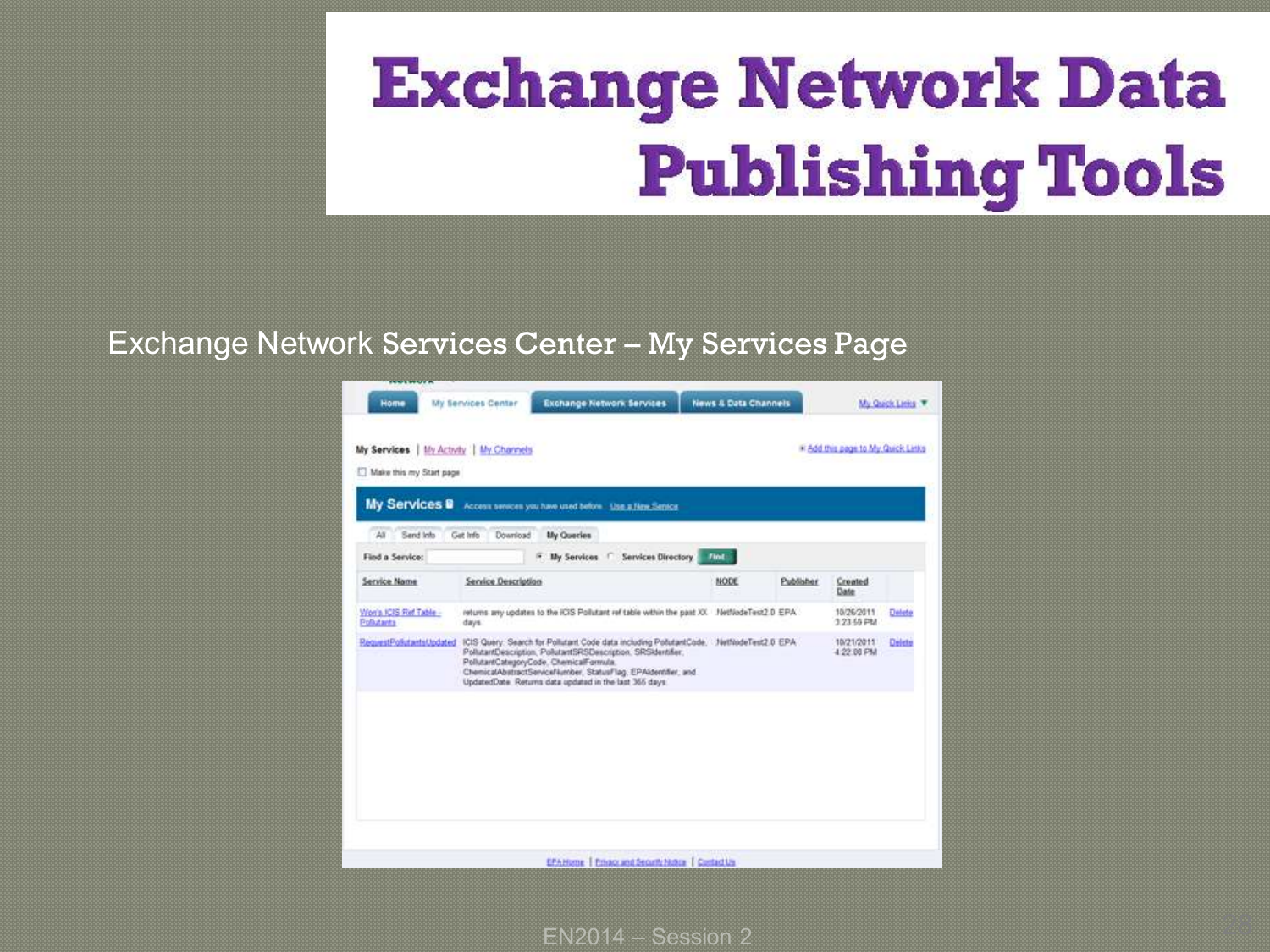#### Exchange Network Services Center – News and Data Channels Page